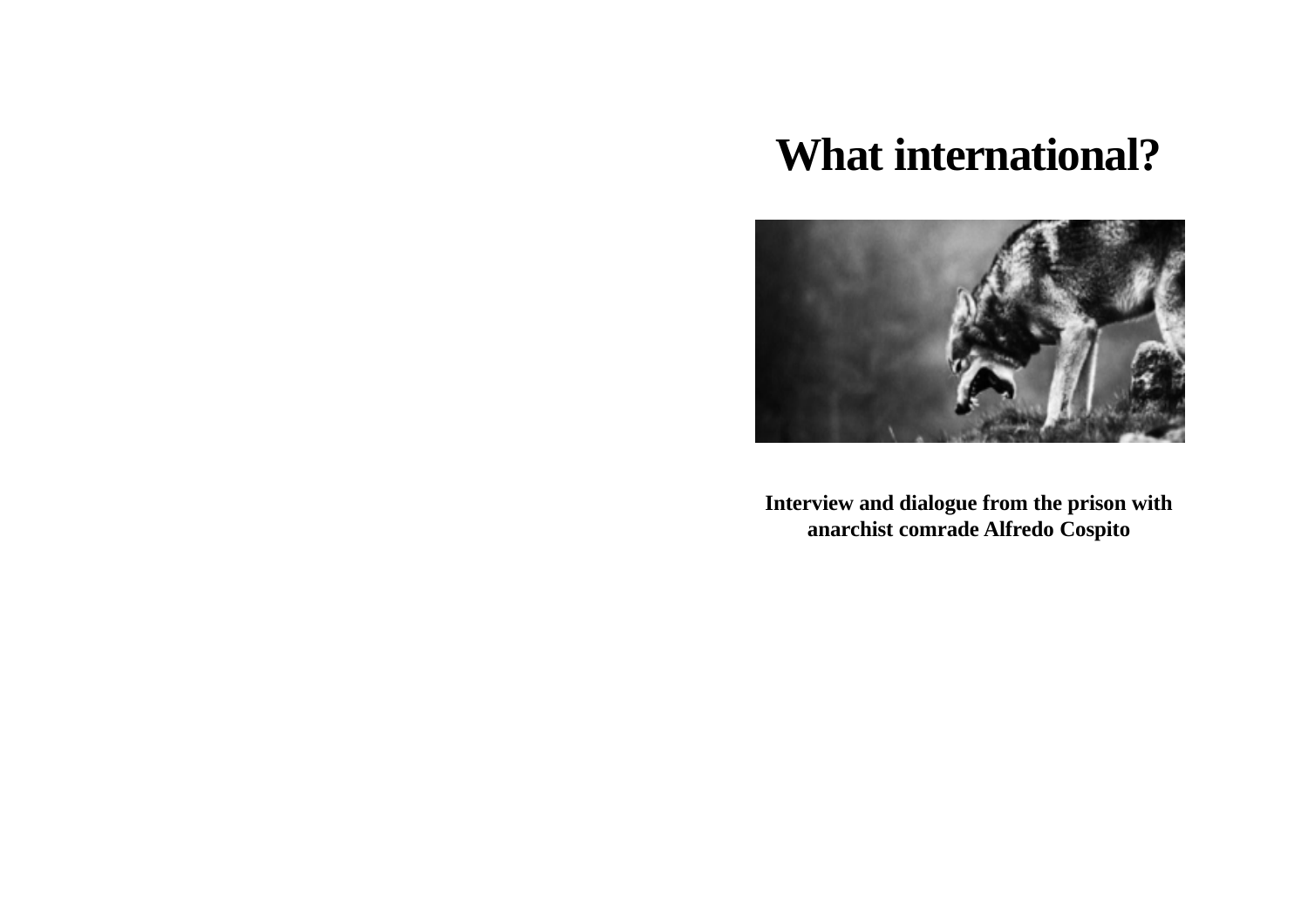Published in anarchist paper Vetriolo, in Italy

The part one : translated by actforfree.noblogs.org

The part two : translated int o English by anarchistsworldwide.noblogs.org

The part three :Translated by the Abolition Media Worldwide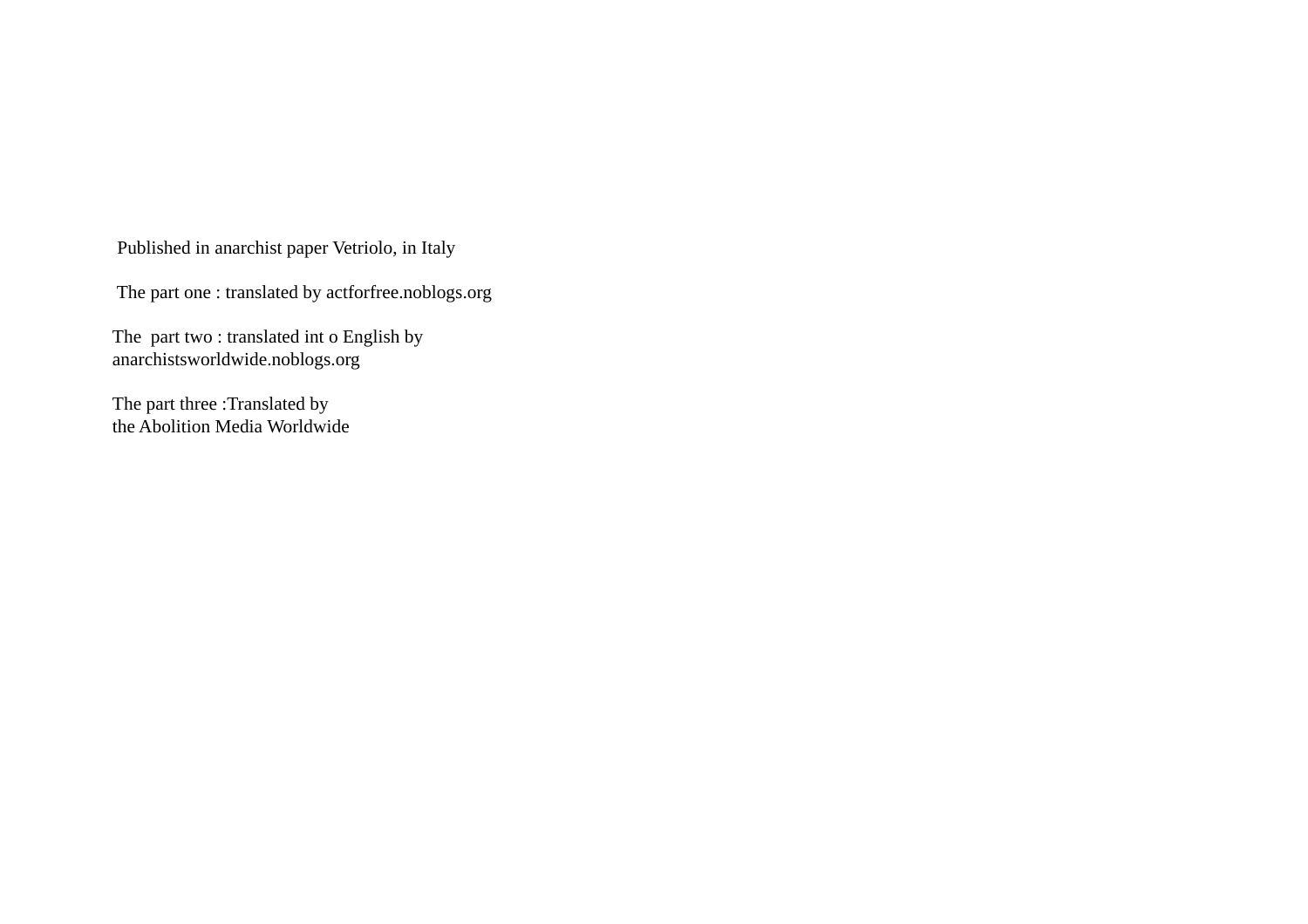**Interview and dialogue with Alfredo Cospito from the prison of Ferrara [Published in anarchist paper Vetriolo, issue 2, autumn 2018]**



What international? Interview and dialogue with Alfredo Cospito from the prison of Ferrara.

## **Part One**

 Internationalism has always been the principle inspiring the actions and horizons of the exploited who do not accept the role that society has given them. It has always been a vaccine against opportunism of every kind, a guarantee that those who practice it are not the servants of their boss or a foreign boss, but are authentic enemies of all forms of exploitation and authority. Internationalism as tension, as spirit, does not change with the changing of times. But the way it becomes real in history changes. Reformists, opportunists and authoritarians have always tried to pervert internationalism towards their own interests. The question of questions, the lever get the world to rise up, is therefore the International. How, what should the International be today? Should it be a real "organization", a federation of groups, a "world party"? Or can there be instruments or "structures" that are closer to the anarchist Idea and that are more effective in this historical period?

Like "scientific" socialism, anarchism was born to oppose a global process, capitalism and the advent of the bourgeoisie. It is more than natural that anarchists and Marxists have from the beginning pursued with alternating fortunes an international organizational dimension. In the nineteenth **c**entury, with Bakunin, anarchy abandoned the philosophical, idealist level to take its first steps in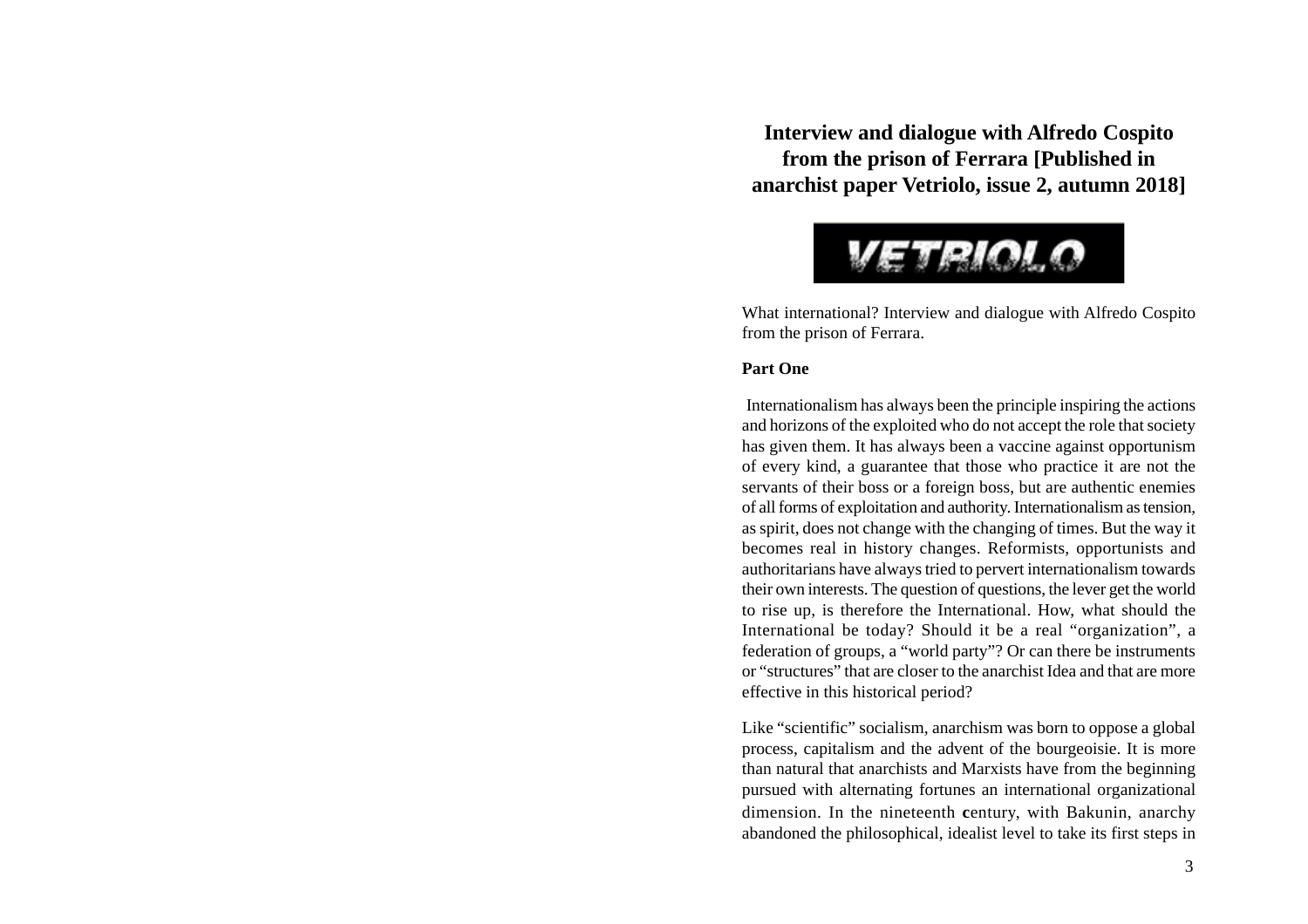the real world. First against Mazzini's messianic liberalism, to then clash with Marx's state socialism, giving rise to the autonomist federalist currents within the First International**.**

These first concrete steps of anarchism were taken thanks to two international organizations that today we could define "clandestine", which acted in the shadows within the "real movement", that of the workers, the proletarians. The International Alliance of socialist democracy operating from 1868 to 1872 and the International Alliance of revolutionary socialists operating after1872. Paradoxical as it might seem, I think that still today the attempt to create international "clandestine" organizations that act under the radar within mass movements can be incredibly effective and topical.

Marx's "scientific" conception could not tolerate it, considering it a naivety, a forcing, a remnant of eighteenth century conspirationism. A little like how today the vast majority of the anarchist movement does not understand plotting in secret against the State and laws. It was Engels who first saw in "clandestinisation", the double level, the attempt to hegemonise the International. Over time the anarchists made endless attempts to organize themselves internationally: Saint Imier in 1872, Amsterdam in 1907, Berlin in 1921, Paris in 1949, London in 1958, Carrara in 1968 with the creation of the IFA… but over time the conspiratorial perspective weakened until it almost disappeared. That "almost" is constituted in recent decades mainly of the efforts of the Anarchist Youth Federations with the name "First of May" at the beginning of the 1960s to bring solidarity to Spain under Franco's regime through destructive action and armed struggle, and subsequently by the revival of the insurrectionary perspective enriched by the relaunch of the "affinity group" and informal projectuality. Up to the present day, with the birth of the FAI-FRI and with all those actions around the world that talk to one another through claims and concretize a kind of "black international". Before I answer your question about what the international should be today and how it should be structured, let

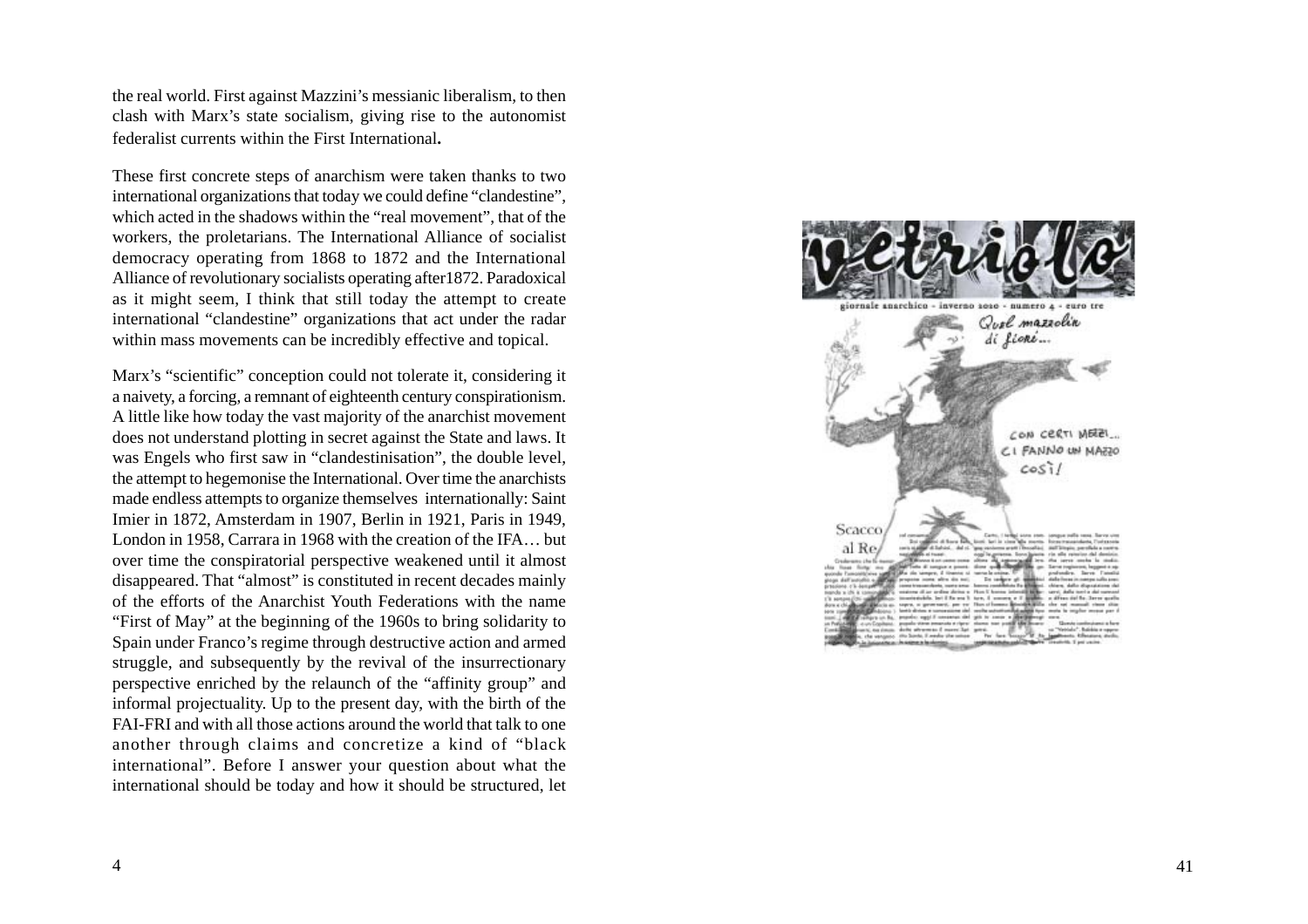we build "an anarchist international", the simpler its operational dynamics will be the more effective its action will be and the more likely it will really affect our lives.

An elementary "tool", adaptable to reality, constantly evolving, I think we should focus on this objective. The FAI/FRI was one of the attempts to realize such a "project", an attempt born from the crisis of this world, in a spontaneous and natural way without leaders and theorists, by the will and action of hundreds of anarchists halfway around the world. I am firmly convinced that one day a "black international" will rise, as if by magic, from the ashes of the many defeats that we as anarchists have suffered in history, and on that day an oxymoron will come to light, an organization without organization, and it will be wonderful…

\* Note: My reflections on ethos, pathos, praxis and logos were inspired by Amedeo Bertolo in "Pensiero e azione. L'anarchismo come logos, praxis, ethos e pathos". I hope that no one will mind the "abysmal" distance between my anarchist terrorism and its creative anarchy. The beauty of anarchy lies precisely in the fact that in the course of experimenting with new paths, sometimes, even the "opposites" touch each other. Bertolo was looking for the "right balance" between these forces, I think that only from the fusion of these can be born the new, because life is contrast: rational and irrational, hate and love, all less than mortal static "balance". Harmony is the child of "imbalance", of chaos.

(Taken from issue 4 of the Italian anarchist newspaper "*Vetriolo*", March 2020, translated into English by Anarchists Worldwide, from the online version published by Insuscettibile Di Ravvedimento)

us try to clarify what this international should fight against. Let's dwell a moment on the concept of capitalism.

When we talk about capitalism we cannot avoid talking about technology and science. Up to the end of the sixteenth century science and technology were separate fields, then a growing osmosis formed between the two, until the dawn of the most advanced capitalism when in the nineteenth century, science and technology became inseparable. Some argue (rightly, I think) that capitalism is substantially the product of the union of science and technology, or rather the subjection of science to technology. When we speak of imperialism today we speak of a scientific-technological revolution. And this "revolution" leads to an increase in the number of exploited, the bourgeoisie are thinning out, the dispossessed are increasing.

Fewer and fewer people have knowledge and therefore wealth on our planet; this "new" imperialism is increasing exponentially the gap between the included and the excluded. A tiny segment of humanity is responsible for this situation, at the service of the modern states and capital. The modern states and capital have created the conditions that could lead to the advent of a new world that will overthrow humanity as we know it today, annihilating all life on the planet. Scientists, mathematicians, biologists, computer scientists, chemists, researchers in all branches of science, technocrats, the whole aristocracy of human knowledge, without the large investments and resources that only capitalism and the states, with the exploitation of the majority of the population on the planet, can give them, could do nothing, let alone carry out that "revolution" which has been underway for some time and which if carried out "successfully", will bring about such radical a transformation of our nature that it will in fact be equivalent, if it is not stopped, to the extinction of the human species at least as we know it today, and the change would certainly not be for the better. The "class struggle" remains the driving force of everything, our greatest resource, but only if it directs itself against the State and capital in equal measure. Only capitalism and modern states can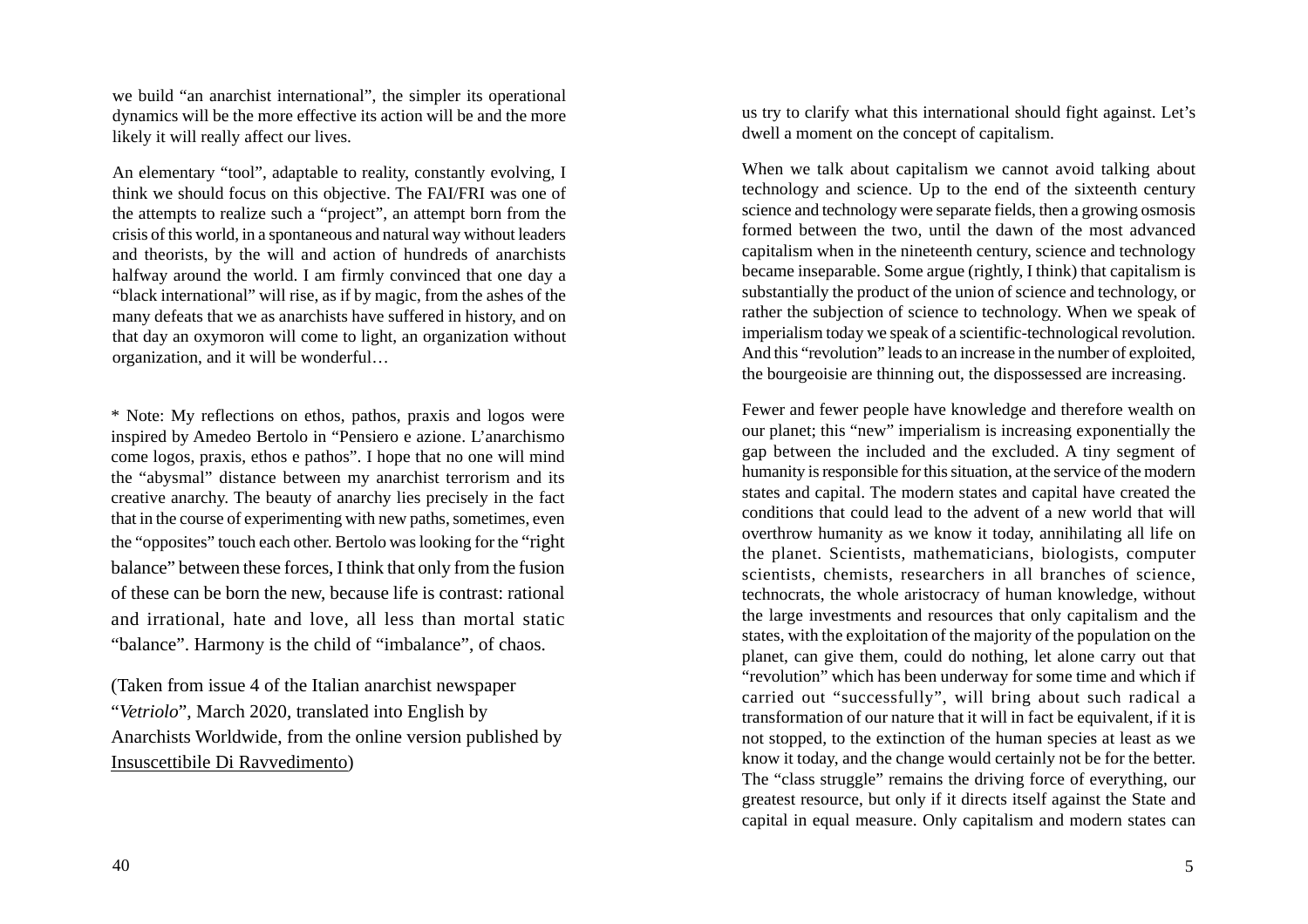adequately feed the technological progress, so much so as to lead us towards the abyss. So, I believe that this international has to fight against states and capital and feed class hatred, the hatred of the excluded, the poor, the proletarians, directing its energies against lobbyists, the military, industrialists, the rich, technocrats, politicians, statesmen, technicians and scientists. Against all the included, those who hold knowledge and capital and therefore power, whatever it may be. Technology is no longer at the service of capital. on the contrary increasingly capital is at the service of technology, this is the direction in which we are heading. The logic that commands us is less and less mere profit but the even more ruthless scientific logic; once a scientific discovery has been made it is impossible to go back, even if the ensuing technological innovation is leading us by the hand towards self-destruction. We have seen it with nuclear weapons, we will see it with the enormously more devastating and uncontrollable artificial intelligence, we are going ahead automatically without any possibility of turning back. "We are condemned to everything that has been invented once and for all". Likewise we are condemned to take the following step until the final crash. Like the character in Hate who, falling into the void, reassures himself thinking: "so far so good, so far so good…" I don't know whether internationalism will save us from this fall into the void, if as you say it will be the lever that will allow us to uplift the world and subvert it. But one thing is certain: in order to oppose this new capitalism decisively the collapse of the system must be global. Wars of position lead to defeat as much as anarchists awaiting the right moment to act have already lost.

It is here that the anarchist vision of action comes into play. Much more than revolutionary gymnastics or simply being prepared when the collapse of the system comes. It is in action that the anarchist realizes himself/herself, that they exist as such. It is in individual gestures of destruction, hotbeds of revolt and insubordination, that the anarchist lives their anarchy now, today, breaking with all forms of waiting. This living "nihilist" conception of being anarchist is accompanied by the relationship praxis-theory. In order to be a facia, something without any connection with real life. It is therefore necessary to make a further effort and enter into the specific, in particular, for example without the web, the FAI/FRI armed struggle experience (however limited in time it may have been) would never have been able to spread throughout the world. Each action corresponded to another in response somewhere far away in the world, this without any coordination or an allencompassing structured organization. In this case, the "internet" made it possible to exclude authoritarian mechanisms avoiding, thanks to the anonymity and lack of knowledge between the various action groups and individuals, the birth of leaders and hierarchies. In a dynamic of this kind (without organizational structure) the web becomes "important" because it is organic and structural to the same action, it becomes a kind of "sounding board", or a "backbone", and if you break it the communication is "paralyzed", it languishes. Receiving news (claims of responsibility) from the anarchists from the countries in revolt allows us to act more effectively, with immediacy, striking in their support "at home", facilitating the internationalization of the struggles.

Today we cannot limit ourselves to bypassing the fictitious and distorting information of power by making "counter-information", we must go further…And here we return to the title of this interview, "What international?". How can we harmonize our strengths and build the international that we (as we have already said many times) feel the need for? The circulation of news followed by international action campaigns is a first step, difficult to achieve without communication via "internet". Not for nothing, when there is a risk of insurrection in a country, the "power" immediately censors and closes the web. The clash, the revolt that naturally develops in the street, among the people, is guerrilla warfare carried out by the "people" in arms. "Counter-information" is not enough, it becomes revolutionary when it feeds the action, when it becomes a tool for the nuclei of action allowing them to synchronize their attacks and trigger the generalized insurrection. Only by acting in this way can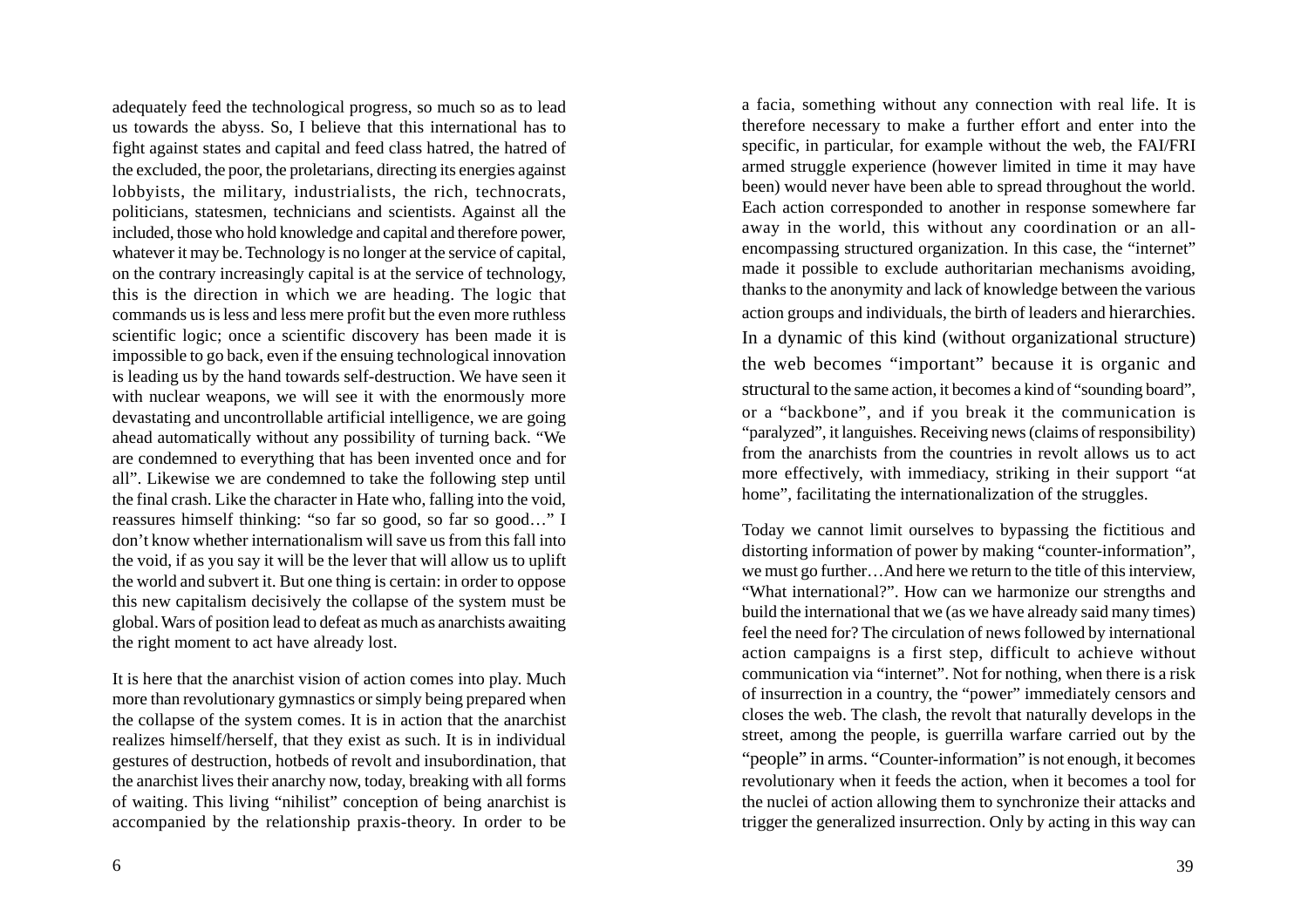dirty with technology and therefore with something really toxic and dangerous. In order to get down to reality, in the same way that I "dirtied" my hands with a gun, an "instrument of death", in order to carry out the action against Adinolfi I had to identify beforehand the target, the address…on the internet, I had to compromise with technology. Not to mention the "necessity" that we sometimes feel to communicate to the greatest number of comrades scattered around the world, our reflections, the motivations of our actions, the repressive waves that affect us. The use of a simple weapon is much less toxic than the use of the web, it includes fewer risks because it is linked to concreteness, materiality. Of course, even in that case there are some drawbacks, we run the risk of being "fascinated", of being conditioned by the object, the instrument, of getting carried away by "violence", of giving in to efficient, specialist, "militaristic" tendencies, but it is nothing compared to the risk we run using technology even only in terms of communication. With the web and all its technological "derivatives" we risk totally detaching ourselves from "reality", to become extras in a video game, ending up "living" in a virtual world made of "subversive" chatter that gives us the illusion to do, to act, but that actually neutralizes us by throwing ourselves into the arms of the "power" that slowly (without even realizing it) engulfs us, burning our life, our time, not so different from what happens to a prisoner locked in a cell. How many comrades exhaust their "revolt" in front of a keyboard? By doing so, alienation and dissatisfaction feed each other and find their outlet in the aggression towards those closest to us. The accusations of inconsistency, if not worse, "rain down", the really sad thing is that for many it is the only way to feel "revolutionary". Roaring incitements to action of an exceptional radicality, but never followed by deeds, only words, because everything is insubstantial and fictitious, so we have the excuse ready: "coherence is not possible in this world". This does not detract from the fact that the discourse on the "purity" of the medium that is used, if not tackled in practice, risks becoming a bit like those theological discourses that the fathers of the church used to make about the sex of angels:

effective theory must come out of praxis, not the opposite. Only by clashing with the system arms in hand can we build the action that will allow us to give ourselves the "organizational", "informal" tools that will enable us to strongly contribute to the "international" (instrument to affect reality effectively) that we as anarchists feel so much need of. We anarchists have this international in our blood; our vision against states, borders, our rejection of all forms of nationalism leads us by the hand towards this perspective, we just need to concretize the response to this need. This dialogue between anarchists has always been there around the world, we have always influenced one another from one side of the globe to the other. Many, many have been the attempts to give constancy, a minimum structure to this international vision of the movement. But theory falling from above, overriding praxis and reducing it to the minimum terms, bureaucratisation, gradualism (a sort of impotent reformism) have penalized these intentions, however generous, reducing them (far too often in the last 40 years) to a sterile testimony of a glorious past. Today "informal" projectuality (based on communication without intermediaries through claims of destructive actions carried out by fluid and chaotic individuals and affinity groups scattered around the world) is giving us the chance to concretely relaunch an "international" that could unleash an unstoppable chain reaction in a dangerous way for the system. Certainly we are talking about infinitesimal minorities, but why exclude a priori that, as often happens in nature, an imperceptible virus injected perhaps by an insignificant mosquito bite can kill the mighty elephant? This is a possibility that it would be stupid to renounce; imagine if anarchists of action, in spite of their many differences, were to succeed in joining forces while safeguarding their autonomy, their diversity. After all, ours is the only alternative to capitalism that hasn't betrayed itself. Perhaps because we have always "failed". More than once in history there have been glimpses of anarchy concretized but always for short periods, we preferred to succumb rather than accept a "revolutionary" dictatorship. These failures of ours have left in us utopian strength, the primordial force of our utopia. It is in our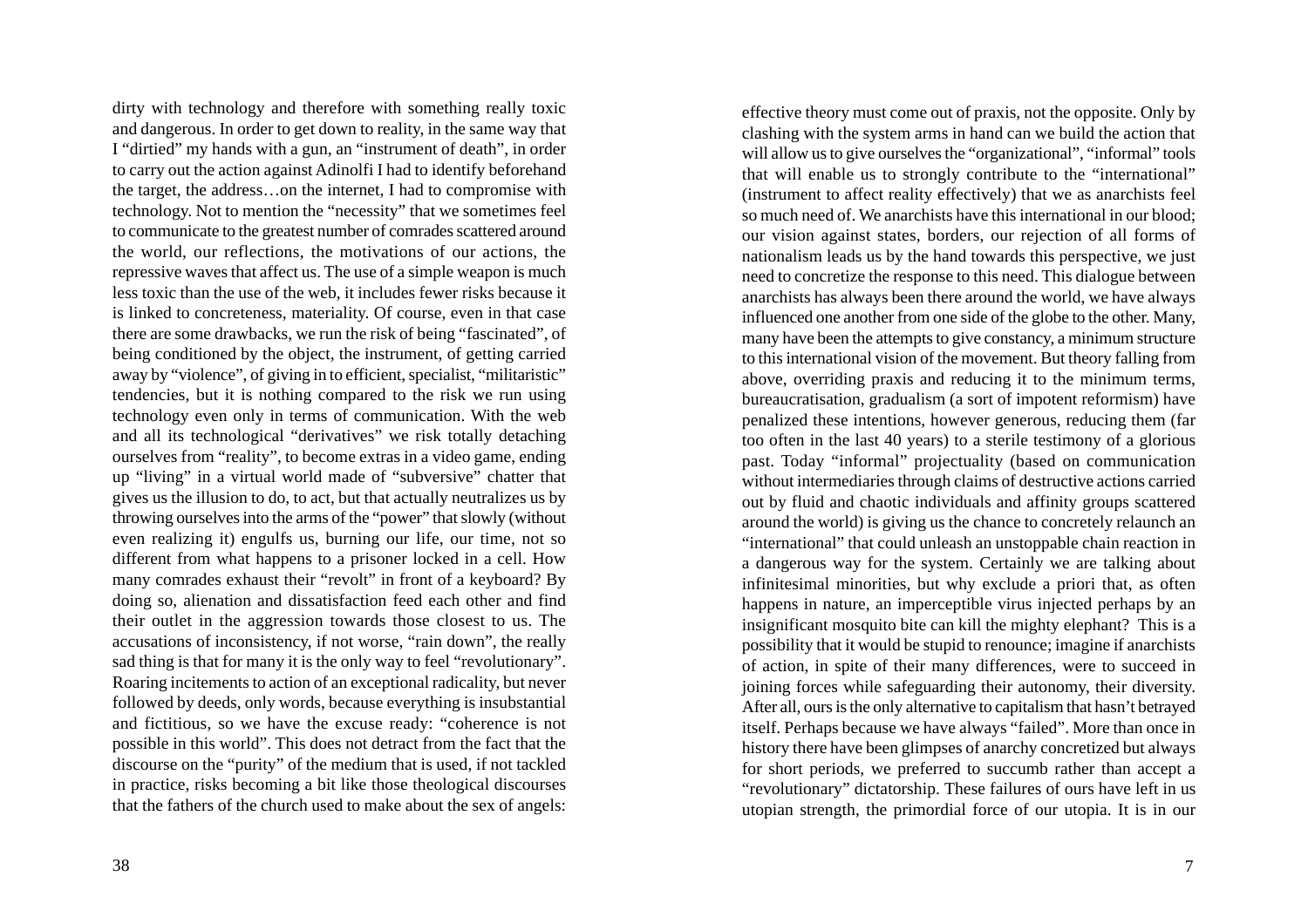striving towards this that our actions become reality, living matter, action, projectuality, praxis – theory. If we look at which forces push us towards the international we will see that all concrete attempts at internationalizing struggles have "solidarity" as **t**heir driving force, solidarity with a population in struggle, solidarity with migrants, solidarity with sisters and brothers hit by repression… "Solidarity" is the first thrust, the deus ex machina of every struggle that aims to involve mutual aid, because it comes from an inner need that is important for every human being. You ask me what the international should be and what are the instruments, the most anarchist and effective structures, in which our profound need for internationalism can express itself. This is a controversial question, the points of view can be many. In the history of our movement specific organizations, federations, even parties, let's remember UAI which Malatesta himself defined an anarchist party, were all put to the test even on an international level with mixed fortunes and common failures. Far be it from me to make "moral" judgement concerning which organizational form should or should not be adopted. Otherwise we get tangled up in jesuitical discourses on what is or is not anarchist, excommunicationing right, left and centre. I spent my life doing this and only now do I realize that it is a huge waste of time and energy. What I can try to give an answer to is what for me is the most effective "structure" or "tool" to concretize a powerful, aggressive, dangerous anarchist international. An international that makes power bleed, by hurting it, by waging war on it effectively. I shall be clear and brief: for me this "international" already has its form, its own dynamics even if only in outline. With its ups and downs and its smallness and greatness, it is made up of all that world of sisters and brothers who, through their claims, also without acronyms, talk to each other, giving support and solidarity to one another calling for campaigns all over the world. A small thing at first sight, but which contains great hope in itself, a real possibility that, after the failure of scientific Marxist determinism, can restore hope to the oppressed of the earth, bring new life to an anarchy that risks annulling itself in a post-anarchist gradualism, which behind the semblance of "realism" delivers us

reality. Those who claim that "propaganda" has a bad name due to it being a "political instrument" are right, but if we tie it to action this acquires ethics, strength, beauty. We must be pragmatic when we choose a "tool", never neglectful of its usefulness. The times change the weapons at our disposal, we must update ourselves, our press (newspapers, magazines) are insufficient instruments to communicate with the "masses", to millions of oppressed people. The "press" finds its meaning almost exclusively as a "physical place" of debate, evolution of our ideas and communication between us. I will never tire of repeating it, today, the only way we can reach a substantial number of excluded people is through "exemplary", destructive action. Claims of responsibility, small groups of comrades who practice armed struggle, comrades who take to the streets bringing conflict, only in this way can we pierce the curtain of silence that states erect around their dominion. It hasn't always been like this, in the distant past our press has had a certain influence on the "masses", just think of the tens of thousands of copies printed in the 1920s of the Malatesta newspaper, "Umanità Nova". The last generous attempt to build something similar (at least here in Italy) took place in the 1990s, when the most combative part of the anarchist movement tried to found a daily newspaper, an attempt that then failed because of the repression and the huge work that would have been needed to raise funds, energy and skills. Of course, from the "cultural" point of view, at least since 1968 the influence of anarchist and libertarian thought has always been strong in art, in sociology, in anthropology…But this is another story that concerns not only the "printed paper" but also the kind of anarchism that rather than fighting and destroying power tries to limit it, to put patches on it, to improve things, I don't say it with contempt, it's simply an anarchy that I don't feel is "mine".

You ask me if the technology we use to communicate risks "compromising", distorting what we want to say. The dilemma you pose is vital, and I believe there is some truth in what you say. The risk is indeed very high, but if we want to be incisive and effective with our action we cannot do without getting our hands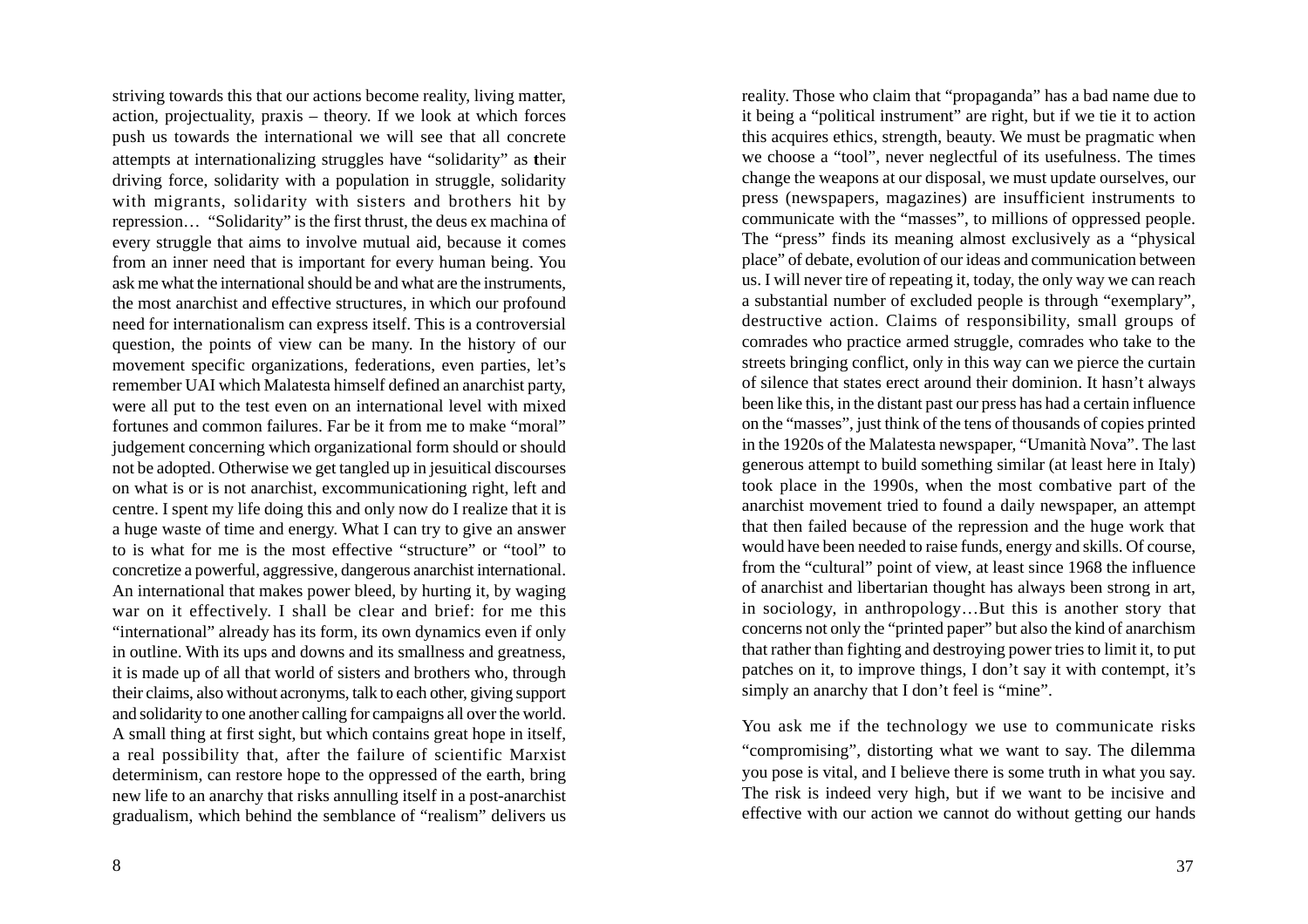opinion. Among these, the almost complete disappearance of paper publications that no longer act as a simple conduit and the total reliance on telematic tools to learn about a myriad of "news" and different facts about the anarchist movement. Moreover, the use of the Internet has led to a greater "internationalization" of certain aspects of communication between anarchists, as well as having dictated a new speed in communication itself. There are those who think it is possible to use such tools in a way that does not excessively compromise the words and meaning of what we say; and those who – like us – believe that they are tools and technological achievements that are uses of power. There's still a lot to be said about, and not only that. What do you think?

"Spreading ideas" and "propaganda", "thought" and "action", the heart of anarchist coherence, anarchist action should always coexist. Dissemination of ideas: the debate between anarchists, the deepening and evolution of our analysis, of our thinking. Propaganda: openness to the world through deed, action, demonstrations, street fights, destructive actions that speak to everyone. The power in a democratic state persecuted, counteracts the "propaganda" when action is taken, but also those anarchists who with sites and newspapers incite action. This is indicative of what power fears, it fears our words when they clearly make "propaganda", it fears the thought that pushes to action, the thought that one puts into action. Then, when the spread of ideas takes place through the "propaganda of the deed" to the States, all that remains is to give in and lose power or react and repress with violence. The spread of our iconoclastic thought in combination with our action risks becoming deadly for any democratic or dictatorial "power" that does not contemplate the building of a new state, of a "counter power". This is why the repression is unleashed in a preventive manner even against the simple propaganda of the action made with our writings.

It is often said that ideas and intuitions are forged only in action, but the reflections that determine them must have their own concreteness in the observation of the effect that actions have on

entirely into the politics of gradual changes, reformism. Only by not postponing the revolution to some far-off tomorrow, but living it now, violently, without compromise or mediation will we be able to push ourselves out of this dead end. I know I am repetitive in my contributions and writings from prison. I am not looking for originality at all costs but the few ideas I have I will repeat ad nauseam in the hope that they are discussed. I am firmly convinced that the knot we need to untangle in order to become more incisive and cause as much damage as possible to this hyper-technological system that rests on two crutches, capitalism and the state, is how to "organize" without betraying ourselves, without giving up any individual freedom as we do so. My adhesion to the project FAI-FRI says a lot about what I think should be the way forward and what this "international" should be. We will find the way to talk about that later on, it is a simple and at the same time complex discourse, which, like all vital things, divides the movement, creating tensions, misunderstandings and, last but not least, repression, and we are just at the beginning …

The media are announcing the arrival of robots with great fanfare. We shall see. The role that science plays in the world of exploitation, however, has been clear for millennia. How to stop this monster that is threatening to disrupt life on this planet for ever? What perspective should inspire the actions of an international towards scientists? Could individual direct action be accompanied by mass explosions, as happened in the past with the "luddite" movement (for example by people who have a grudge against robots because these take their jobs away or make the pace of slavery worse)? And how do you see "historical" movements such as ELF, ALF and the like?

It is true that the media are announcing the arrival of robots with great fanfare. And when they do, they almost always link this phenomenon to the danger of unemployment, some more imaginative media go even further, seeing the advent of robots as an overcoming of the human, a dictatorship of machines to which a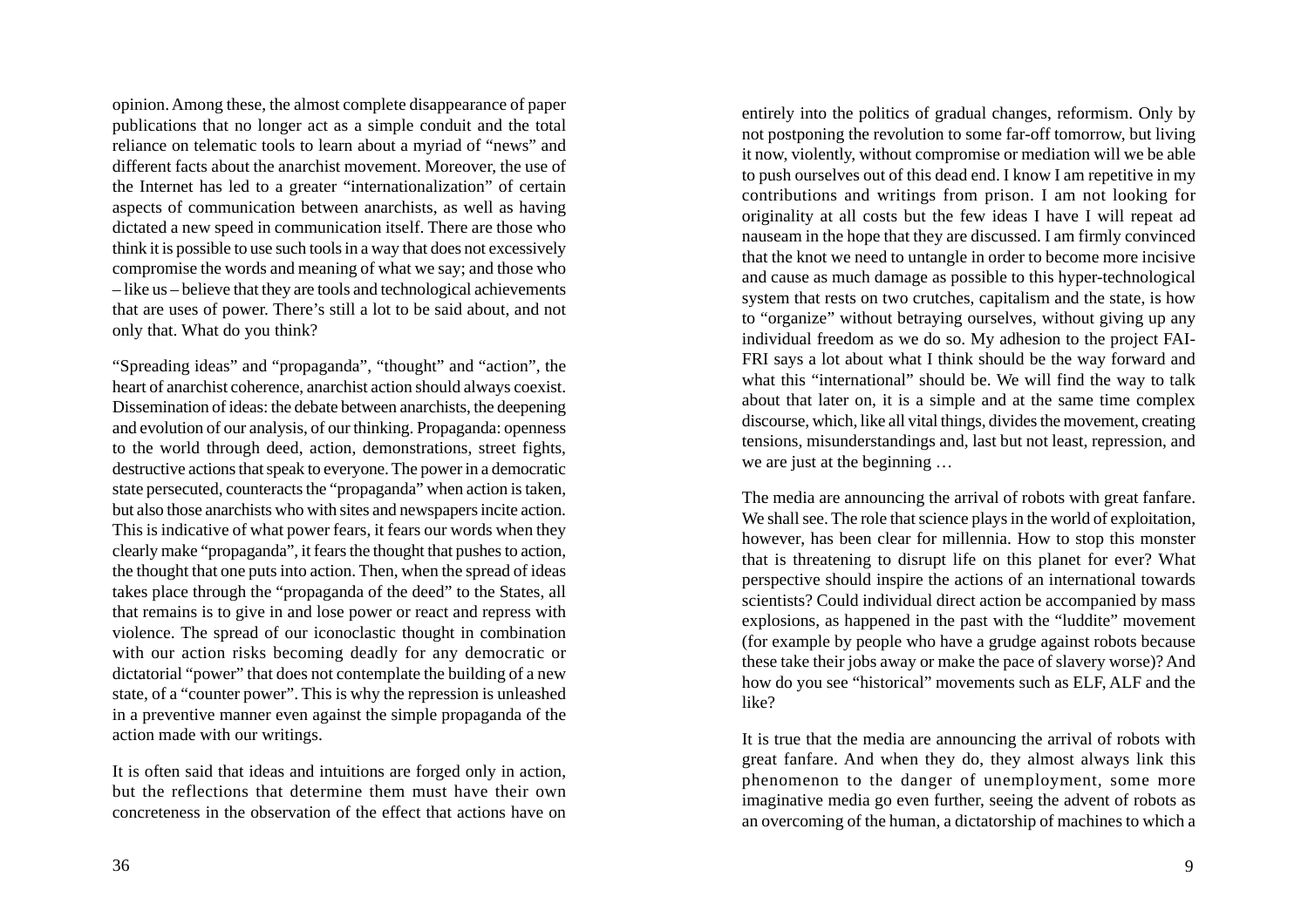generic humanitarianism should be opposed. For decades they have been bombarding us with the danger of an **i**mminent ecological catastrophe, suggesting at best a digestible, ecological technology, and the hope of a spontaneous collapse of the system (to the most "radical" ecologists) in the worst case. Why are the media doing this? They give us a huge amount of information that leads us by the hand to fictitious solutions, a "generic humanitarianism" which acts as a counter-balance to an equally generic concept, that of "people", suggesting a supposed inevitability of catastrophe from which only "fate", a meteorite, a nuclear war, the arrival of green men can save us. In this way they undermine our will by convincing us that the possible is impossible. Leaving us with only two "alternatives", the false hope of a technology on a human scale or resignation to the inevitable in the false hope that "god", "fate" will deliver us from the nightmare. What could we counterpose to all this shit? Full awareness of our own strength, full awareness of who is responsible for exploitation, wars, the impending catastrophe. One single class has control of the hyper-technological society. One class alone enjoys its benefits, all the others enjoy the rubbish, the crumbs, the exploitation. It is not the robots that are our enemies, but those who design them, capitalism and the states, that finance these projects, men and women in flesh and blood. I'm sure I am stating the obvious in saying that a "liberated society" that uses a hyper-technological model is a contradiction in terms. We must have the courage to renounce "progress", we must have the courage to oppose it arms in hand by risking our lives to stop this selfdestructive process, which is not at all inevitable. Only the systematic exploitation of billions of women and men can sustain modernity, there is no communist state "utopia" that can hold. This will be the case at least for as long as the reins are in the hands of us imperfect humans, until the ruling class is forced to delegate (cede) command (of a "mega-machine" by now too complex to be managed) to a "super-intelligence" then, yes, we can expect "virtual wellbeing" for all, "infernal wellbeing" without any freedom, which I don't even wish on my worst enemy. But let's be clearer about what are

"revolution". After all, "history" and "myth" have the same purpose: "to paint the eternal man under the man of the moment"; women and men in revolt destroyers and creators of new societies, new worlds.

Discussing also some anarchist ideas and concepts such as those on which we reflect upon in this interview, in this dialogue, now our thoughts also end up on those means, on those publications, which allow the discussion of ideas and practices pertaining to anarchism, as well as making possible their propaganda or dissemination. Clearly there are substantial differences between propaganda and the spread of anarchist ideas. The mere spread seems to leave a sense of indeterminacy. So we ask ourselves: what meaning can it have, today, in a world where everyone is invited to spread their intellectual garbage and to amortize with their culture, with their opinions and considerations, to spread anarchist ideas? On the other hand, with regard to the term and concept of propaganda, it seems to us that this has taken on an almost negative value in anarchist contexts. It almost seems to mean that propaganda of anarchist ideas is a malicious fact because it would correspond to an attempt to convince or persuade "the people" ("and then propaganda makes it the power!"). We don't feel the same way. We want to find at the end that deeper value that unites the possibility of making known one's own ideas also in order to be able to reach possible accomplices to a constant agitation aimed at keeping anarchist thought in turmoil, also this expression of the conflict against power, never separated from action.

**A**narchist propaganda, a thing of the past, something that has disappeared along with another propaganda, the one of the deed. We also know that, depending on the weather, terms can have very different values and meanings, but we do not want to go too far. I mean, what does anarchist propaganda mean to you today? And then, very heavily, another boulder falls: in the age of the Internet, **<sup>o</sup>**f sites and blogs, even anarchists have "ventured" (so to speak) into the net – this has had many harmful consequences, in our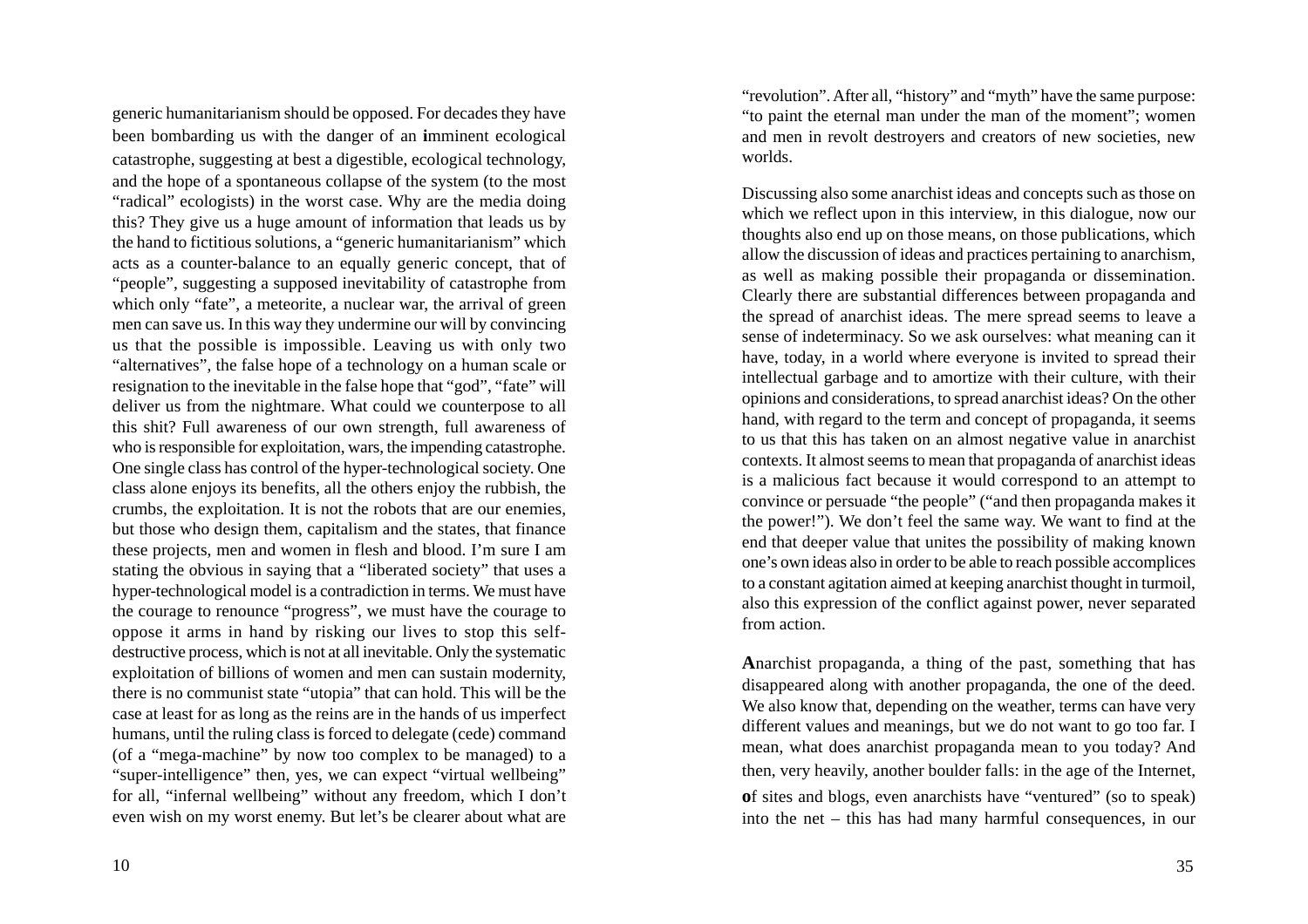moments in which the "revolutionary" break is as inevitable as it is inexorable. The world around us is changing faster and faster but the technology that is going crazy has not yet managed to significantly affect our humanity, our instincts, our "soul". But as we have said the stakes have risen, now the very survival of humanity and life on this planet is at stake. The only concrete possibility we have to reverse this trend is the "anarchist revolt" with all its disruptive charge of feelings, passions, irrationality, class hatred, anti-technological instincts against the so-called scientific "progress". It will not be rationality, moderation or balance that will save us but the irrationality of passions, feelings, hatred, love, anger, revenge. It is not the time to build new societies but to destroy existing ones. It is the time of the revolt, of the "fascination" of the "myth" of the "anarchist revolution". It will then be the "revolution" to create, to build, but this must not concern us now because there is no revolution in progress. That is why today "the anarchist revolution" sounds anachronistic, an out-of-this-world concept. This concept can regain its meaning, its concreteness, its topicality only if it is accompanied by "revolt", by violence. The "revolt" is satisfied with "pathos" (feelings, passions, fascination) and "praxis" (destructive action, propaganda of the deed, violence). The "revolution" is a complete, complex concept, it also needs "ethos" (values) and "logos" (strategy, rationality). With ethos and logos, "myths" are not built, revolutions are not unleashed\*. And revolutions only come when revolutions have opened a breach in the hearts of men, women, the oppressed, the excluded. Everything has its moment, every action is a child of its time. The "anarchist revolution" is the daughter of our revolutionary violence. So we are not living in a time of a crisis within anarchism but of regeneration.

The "revolt" and the "revolution" are linked in a double thread, however interdependent, interconnected, always in harmony. I will say more, the "revolution" must not become a "status quo", it must be a sort of permanent revolt, of continuous, "infinite" experimentation. The "myth" is the invention that results in the

34

we talking about: however "science fiction" and fanciful it might seem, we are talking about a "revolution", which if not stopped will disrupt the life of the whole planet. If capitalism is the alienating and alienated offspring of the supremacy of technology over science, we can easily conclude that the product of this relation is the "megamachine" in which we all live immersed in today. The next step will be this "mega-machine's" gaining awareness through AI (artificial intelligence). Let's take it step by step: all over the world investments in AI are substantial and multiplying year after year. In 2016 Europe invested 3.2 billion euros, 20 billion euros are predicted in 2020. The United States have already invested 18 and 37 are predicted in 2020. 12 billion euros all over the world in 2017 solely for the study of algorithms capable of learning from their errors, autonomously. In an advanced stage, the creation of neuromorphic computers, which instead of performing calculations based on binary codes (on – off) use processors that exchange signals as our neurons do. By reaching infinitely greater speeds and more and more reduced dimensions and ways of functioning "closer" to our mind. The effects on the market, even if partial, are already there: – self-driving cars– medicine (analysis of medical records, X-rays, diseases, viruses) – robotics (all the systems that manage robots) – industrial automation – analysis and management of complex systems such as the road network in a metropolis – automatic management systems – analysis and forecasting of stock market trends – analysis and forecasting in the meteorological and agricultural fields – analysis of videos and texts and images published online – **l**ogistics management. Those running this "revolution" today are a limited number of scientists, super-specialized technicians in a few centres scattered around the world. They all are within reach of an anarchist international, a combative one, even if limited in strength. Its best weapons? Willpower and determination, these two qualities are sufficient to chase back, slow down this technological "progress" they want us to believe unstoppable. We still have time at our disposal and room for manoeuvre, especially as the "system" is not yet fully aware of the turning point it is about to take and investments,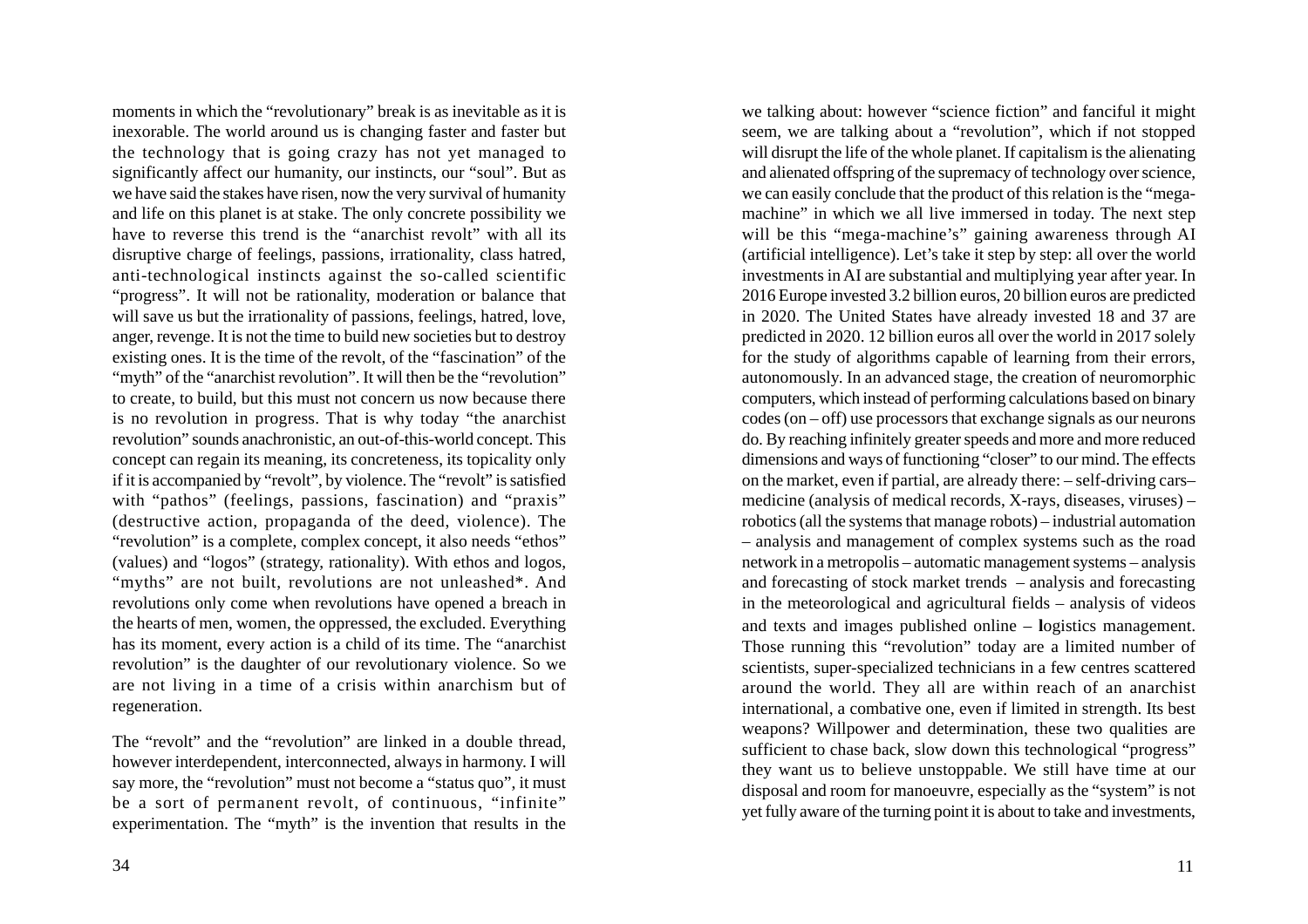however huge, are just at the beginning. It is very likely that government bureaucracies and intelligence agencies have a certain ineptitude and rigidity that will prevent them from fully understanding the importance of certain developments, which could be clear to those of us external to these logics and certain specialisations. Let's say that our being outside and against the system could allow us a greater overview, a greater mental elasticity. The obstacles to understanding such a technological "revolution", such a turning point, could be particularly strong for governments, states and capitalists.

But what would this turning point, this technological "revolution" be? The agricultural revolution spread around the world over thousands of years, the industrial revolution over hundreds of years, the information technology revolution over a few decades and it will have its apex, its "point of no return" with what technicians and scientists define "an intelligence explosion". The "Human Brain Project" founded in 2005 hopes to recreate a human brain within 20 years. This will trigger the so-called "explosion", the transition from human intelligence to (sub-human) super-intelligence. Scientists claim that once the human intellectual capacity is reached in a very short time (even months) the intelligence explosion will be triggered, consisting of an exponential and uncontrollable growth of the intellectual capacity of AI. From that moment the risk of losing the reins of our destiny will be very high, to the delight of the transhumanists homo sapiens will transform into something else, something obscure, an abortion of nature, a cancer for this planet even more than we already are. Fortunately for us, scientists are by nature often too "optimistic" in their timing and "imaginative" in their outlook. We can well believe in our ability to oppose if not reverse this process. It depends on us, on our lucidity, on the strengths we bring to bear, on the weapons we put in place. I think the important thing is to not be overwhelmed by catastrophism, which doesn't strengthen us but leads us to resignation in the face of the inevitable. In order to have a more precise idea of the technological

to the fight. Being locked in a cell should not prevent me from evolving and looking for new paths. To have the strength to relaunch, all you need to do is keep your criticism and irony about yourself and the world firm. Self-criticism and irony: two indispensable antibodies so as not to turn us into fanatics or ideological trombones. So you should not be surprised if today I contradict myself with what I have argued in the past, questioning the credibility in our mouths of the resounding term "revolution", going so far as to argue, as I did in this interview, that "revolution" as a word sounds empty and therefore "enemy".

This sort of "injured majesty" is certainly a provocation (as you say) but it brings with it a substantial "criticism" linked to an attempt of mine to "analyse" reality which has its great limits, but which finds its tangible meaning in practice. Almost all anarchists fill their mouths with the word "revolution", very few act accordingly by hitting power structures, even fewer go further by hitting men and women in the hierarchies of domination, but even in these cases the sound of this word continues to clash with reality, to sound false, out of place. If we want to be honest, we must tell ourselves that, even when we take part in uprisings and insurrections in distant countries, making our generous contributions, we know very well that no matter how just the cause we fight for, it will never lead to an anarchist revolution. We are so convinced that with "reality" we always have to make compromises, so convinced that it is no longer reality that transforms us, it is we who run towards it adapting and giving up our extreme idea of freedom in view of a possible, concrete "reality". In doing so we obscure, we water down, we lose our utopian spark, we renounce the "anarchist revolution", a perspective for us now "out of this world", "anachronistic", impossible to achieve. We no longer believe in it, this is the truth, deep in our hearts, day after day, year after year "realism" has undermined our certainties, digging an almost unbridgeable chasm. Fortunately the aforementioned Fukuyama was wrong, the game is not over, the story has not come to an end. The history of humanity (at least until now) has always been characterized by leaps forward, historical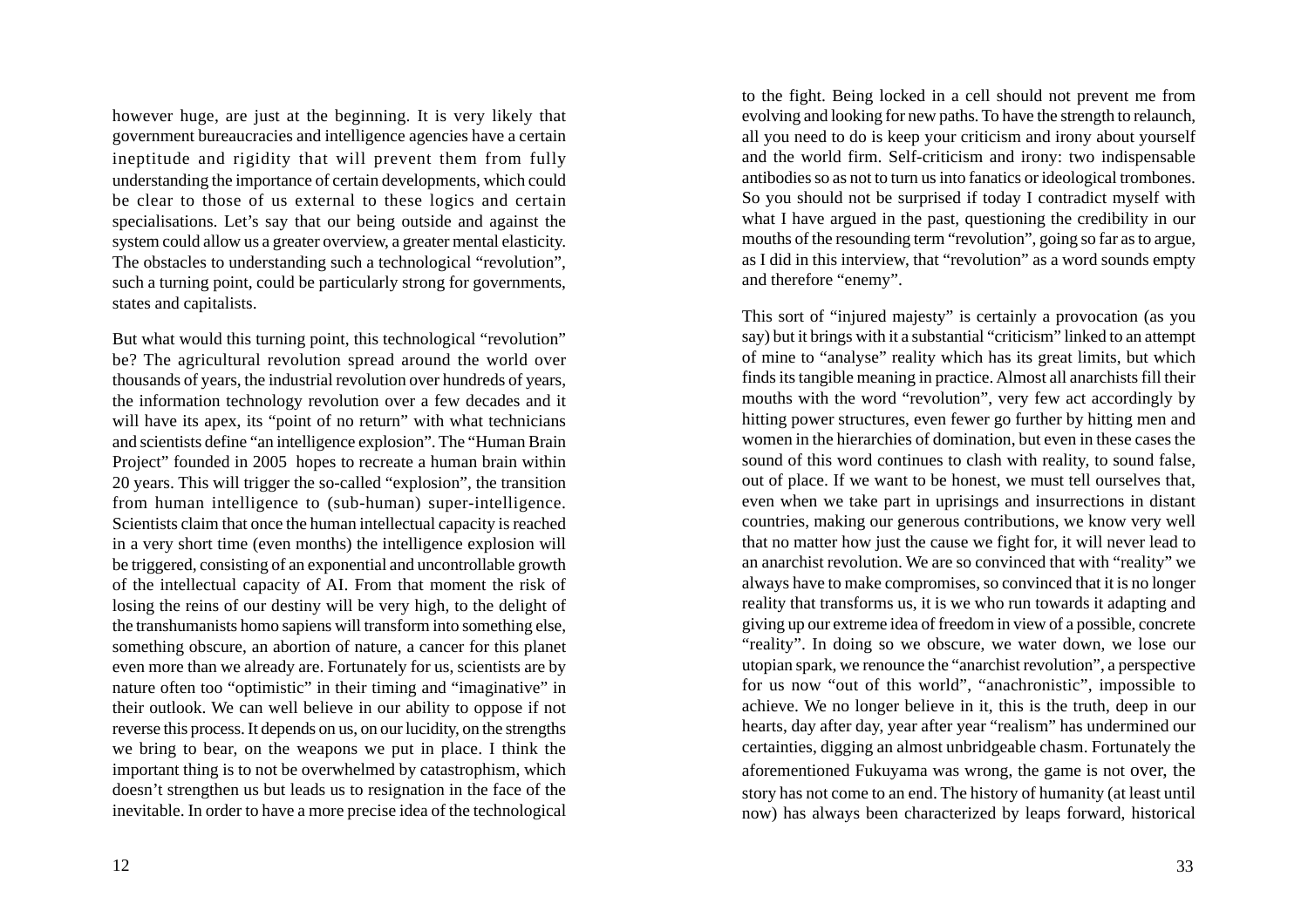immediately and fully, the pleasure of our anarchy (we were born for this, it is our nature) and to open ourselves to the world by building revolt after revolt, action after action, the "myth" of the "sun of the future", building brick after brick our credibility in the eyes of the oppressed without which there can never be a "revolution" worthy of the name. Our role today can only be this: to strike, strike and strike again… Forging with blood, sweat and immense pleasure the "myth" of "avenging anarchy". An anarchist revolution is possible. We just have to find the courage and strength to sustain such an imaginative and utopian perspective. The fact that it has nothing "ideological" and "authoritarian" is precisely because it is inherently imaginative and utopian. In the claim of the "Olga" Cell, this optimism clearly emerges in a declaration of passionate love for the "social revolution". At that time it was (and still is, but today I do so in a more articulated way) important to relaunch action in the perspective of an overall change and overturning of things in the world (social revolution). Since in your question you mention the responsibility claim for the pistol attack against Adinolfi, let me say that in any case that writing had great limits. It was totally bent in on itself (addressed almost exclusively to the anarchist movement), the discourse of nuclear power was superficially addressed and the question of technology, of the "mega machine" (for me now central) was not even touched upon. The criticism that at the time some comrades made of that claim to be essentially a series of accusations against the other components of the movement contained truths. What I'm trying to tell you is that with time the analyses evolve, the important thing is not to give up, not to stand still at the post and above all never give in to the power that in my case means not giving up (in the situation in which I find myself not even on a theoretical level) the violent clash with the system, the armed struggle, whatever it costs. Remaining true to oneself is not always a quality, sometimes it is equivalent to a defeat, it makes us predictable, in some cases "folkloristic". Consistency must not mean going down the same road again and again. Stagnating one's strategy is in fact suicide, and brings nothing new

leap that "modernity" is promising us through super-intelligence, let's try to read a couple of definitions that technicians give of the same: «any intellect that greatly overcomes the cognitive performances of human beings in almost all the domains of interests», an ultra-intelligent machine is «a machine that can greatly overcome all the intellectual activities of any human being, however intelligent». According to those working on it, super-intelligence will be the panacea against all evils, the Aladdin's lamp that will solve all our energy, pollution, economic problems, it will find the cure for all diseases, it will even promise, if not immortality, amortality. But the very scientists and technicians who are dreaming about these future advances (which, let it be clear, will inevitably "benefit" only the class of the included) are terrified of it and consider its advent extremely dangerous, so much so that it makes the dangers of the atomic era, of a nuclear war, ludicrous. Scientists and technicians, although still far from reaching it, are desperately studying possible virtual reality traps within which to contain it, deceive it, cage it once they reach it. Fears and hopes, the law of science condemns us to "progress" to go ahead at any cost ,even to the detriment of our survival as a species. But what worse condemnation for a slave than an amortality that prolongs the agony of a life without freedom. We anarchists have always been sensitive to these "issues" because nothing has challenged our freedom in recent years more than "modernity", technology. We have not limited ourselves to sociological analyses of technique and **t**echnology over the years. Those of us more inclined to action, the anarchists who have put destructive direct action into practice through informality and affinity groups, have deployed a theoretical and practical armamentarium on the sensitive and peripheral points to be struck, optic fibers, power cables, pylons… The tendency has been that from the centre we needed to move to the periphery of the system where controls are inferior, where vital lines, if interrupted with reproducible means (fire, bolt cutters…) could wreak considerable damage; there has been much talk recently about interrupting the flow of goods. This tendency that prevails today among insurrectionalists owes its birth (in my opinion) to the opposition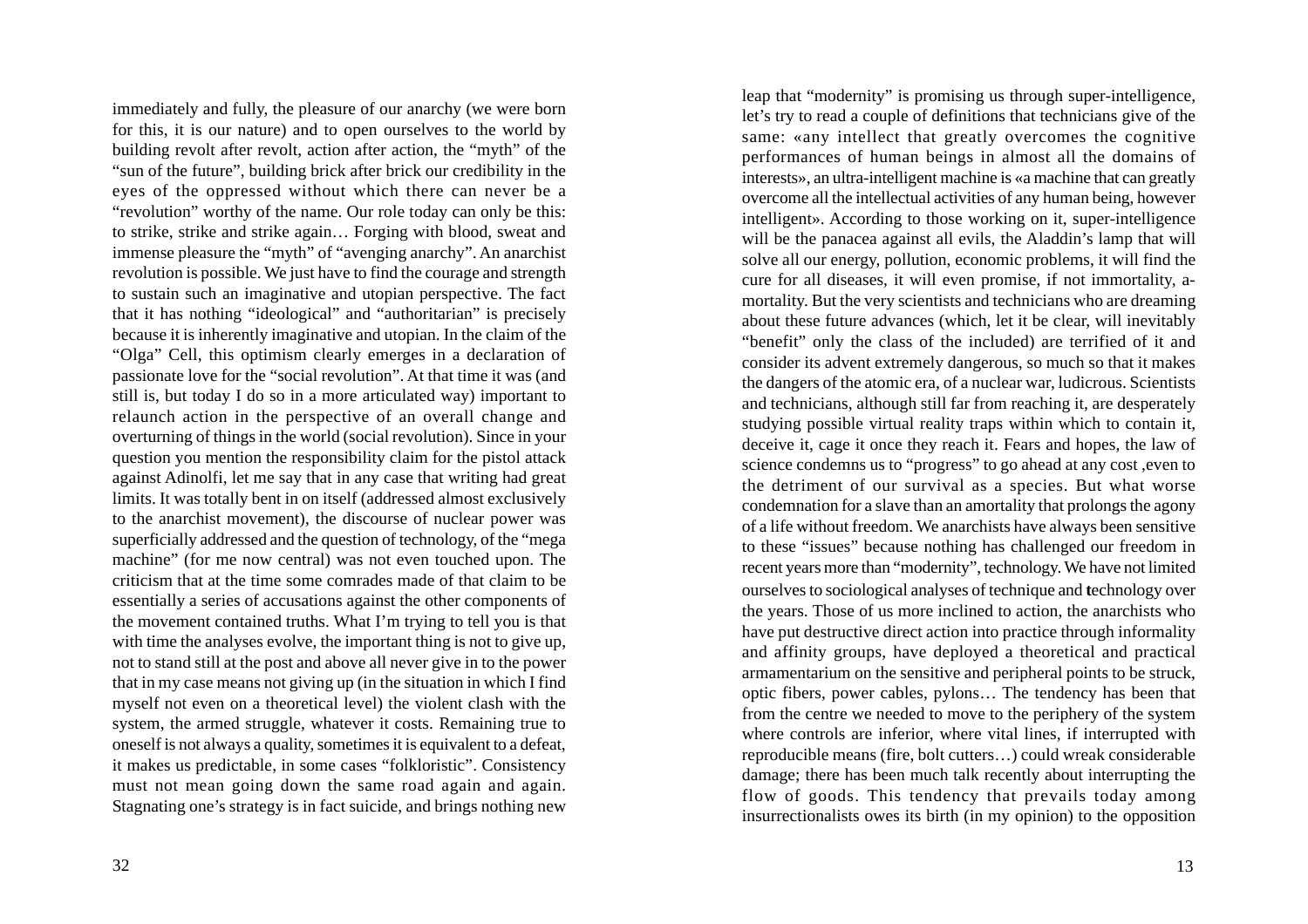of anarchism of action to the BR [Red Brigades] "lottarmatismo" of the late 70s when the "keyword" for anarchists became that the State did not have a heart, a centre. Meantime the BR were maintaining the necessity of striking "the heart of the State" in the figures of its most significant men. Many decades have passed, everything has changed but this "formula" which had a strong sense at the time has become a "mantra", a "dogma" that has perpetuated itself in the same way, losing more and more meaning and becoming harbinger of obtuseness, intransigence, justification for fears never expressed. This methodology, at least as far as concerns the country where I find myself living, has been reduced to a refusal (never admitted, but in fact practiced) to strike people, those directly responsible for the nefariousness of the system. For many anarchists there is only "sabotage" and destructive action (striking and destroying things). The exclusivity of this practice is also widespread in the "ecological" milieu with a few significant exceptions, Kaczynski for one. ALF and ELF also take on this propensity to exclude violent actions against people (with a few sporadic exceptions). These "organizations" are important for other reasons because they are an important example (because concrete) of how one can "organize" in a destructured way. As some comrades say "the organization that does not have or want organization". In my opinion, their influence on the practice of FAI-FRI is without any doubt, it suffices to think of their communicating through actions and their international campaigns. I hope we'll have the chance to talk about this more in depth later… Here in Italy in the anarchist sphere only a few actions of the FAI have gone against that tendency in recent years. The much denigrated "parcel bombs", an ancient practice which, whatever you say, is part of the anarchist "tradition". Just think of the so-called "galleanists" in America or the dispatching of explosive trunks addressed to the biggest Italian dailies carried out by [Italian] anarchists who had escaped to France during the fascist regime, to mention but a few. As I have already said in the past, the distortion of "history", the purging of inconvenient facts is not an exclusively Stalinist practice, even we anarchists practice

14

the revolution may not so much push the comrades to act here and now, but not to act at all. Rebels need a dream; why go to jail or get killed?

Besides, today, to blame the revolution, don't get offended, it's not very original. It began in 1992 with Francis Fukuyama, with his essay "The End of History and the Last Man". According to the American regime philosopher everything was over: democracy, capitalism, the liberal state had won forever. The eternal nightmare of the eternal present. A philosophical-social paradigm that society has reified in various ways: from TV to the consumerism of the web, the objects of consumption change very quickly, but it seems conversely to have lived in the same era for thirty years. And because anarchists, even those who profess to be more turgidly antisocial, live in this society and absorb its vices and ideas, many anarchists have begun to think exactly as the system wanted us to think: from the articles on "A-rivista anarchica" or "Umanità Nova" that pontificate on the end of the violent social revolution, which should be replaced by anarchism as a cultural, Kantian, normative idea… up to the comrades that were once fighters who are depressed today, because, sometimes, absence of revolutionary perspective also means absence of planning fantasy. I also invent a series of actions because there is a project that stimulates my mind…

Doesn't it seem a mistake to have slipped into this vein, albeit with a completely different goal?

I could justify my "renunciation" of the "revolution" by quoting Camus: "Since we no longer live the time of revolution, let us learn to live at least the time of revolt". In reality I agree with him only on one point: today we are certainly not living the time of "revolution", but that of "revolt". But I want to make it clear that my apology for the "revolt" is not a retreat, nor an invitation to settle for a half measure in a lean period. I am convinced that there is no "revolution" without a sequence of countless revolts that precede and prepare it. These revolts allow us both to live,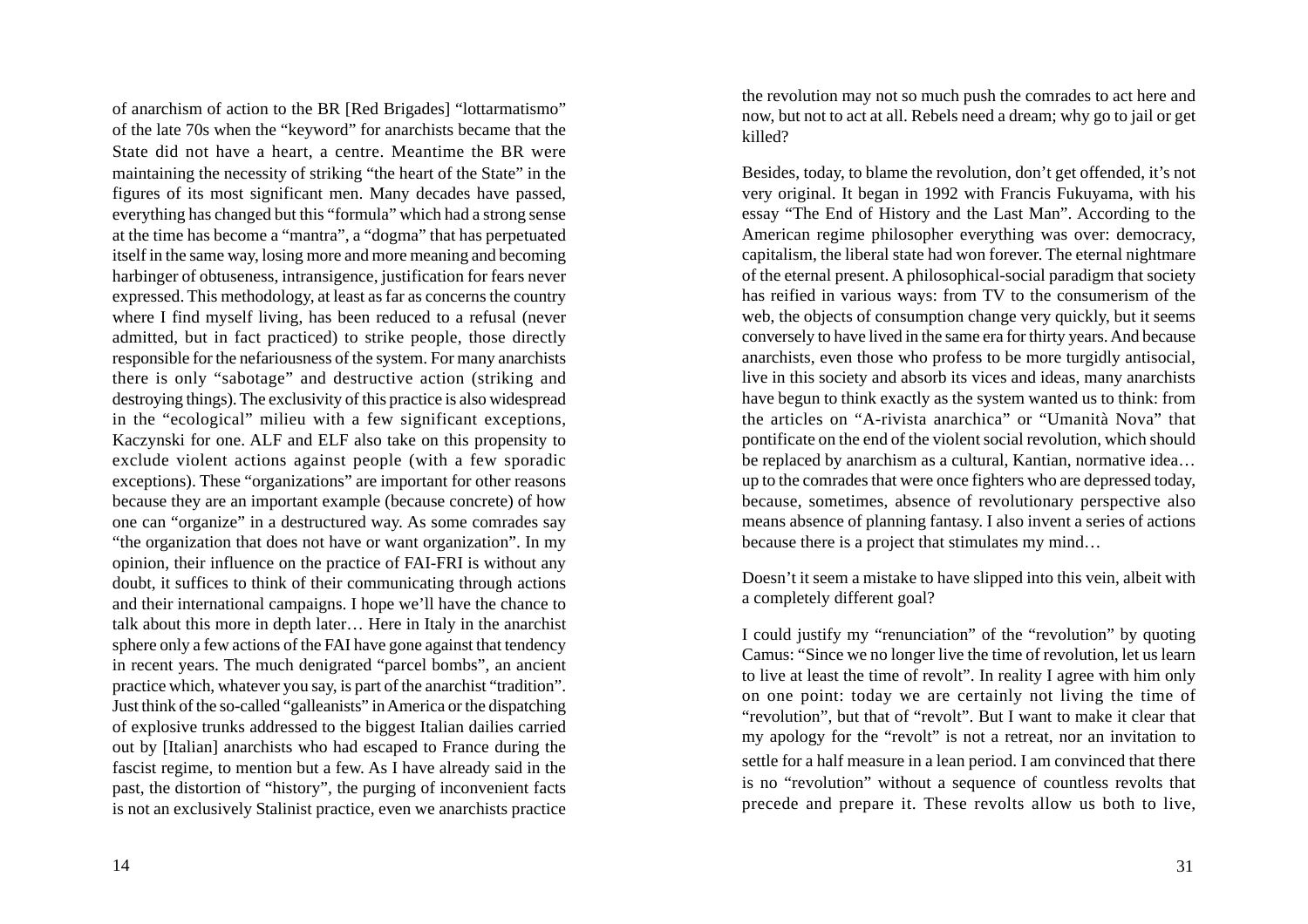since the claim of the Olga/FAI-FRI Cell ends with a declaration of love for the social revolution. We believe we have perfectly understood your position, that is, the provocation "against the expectation of revolution", which means postponing the action to better times, when the objective conditions will be in place. In short, the wait-and-see and all its sauces, even if cooked with revolutionary recipes. As long as it remains a provocation, they're in. The dialectical paradox: revolutionaries today are reformists. It's effective. But it stops being effective if you abandon the paradoxical use of expression. Let's try to explain. It is effective against socalled social anarchism – social, but not classist – which "fronts" with a section of the bourgeoisie for success on specific objectives (workplace strikes, defending rights, etc.), waiting for conditions to improve for the revolution. A bit like what was said at the time of the war in Spain in 1936: first win the war, then make the revolution. It is therefore effective against the frontism that postpones the revolution, after having solved more pressing problems, in order to solve them, alliances are made with those subjects that the revolution should instead exterminate. So ask you: isn't it like giving the ball game to your opponent? What else should be expected for the revolution? Hasn't capitalism destroyed our planet enough already? Haven't you already put enough on the shoulders of generations of exploited people? Instead of saying that the revolution is over, it would be better to defend the necessity of the revolution here and now, against those who want to postpone it until the distant future so as not to disturb the peaceful sleep – for example – of the winegrower who does not want a strike in his field, where he continues to exploit migrants as slaves, who fears the revolution more than anything else, since we would take away, as they say, their home and their vineyard.

We are going to be tough this time: the risk, when people say that the revolution is over, is that there are comrades who are so stupid – and there are, indeed – that they do not understand that this is a provocation, and they really believe it! So your invectives against it in our own small way, often unconsciously. You mention the Luddite movement, anarchists, and not only, far too often present this movement as an exclusive example of the practice of "sabotage", erasing the part of that history which is less digestible for a certain vision of action. Murder was also part of the Luddites' paraphernalia, they didn't limit themselves to the destruction of looms. In 1812 William Horsfall, the owner of a textile factory, was shot (dead) in an ambush. A few days earlier he had promised his workers he would put down any revolt and that Luddite blood would flow up to his saddle.

It was he who succumbed, it was his blood that flowed. Three Luddites were hanged for that gesture of revolt. It was not a sporadic case, when we read the just exaltations of Luddism we hardly ever hear mention of this kind of action. Why? Is "sabotage" perhaps more subversive, more dangerous to the system than the physical elimination of a boss? Certainly today it involves a greater reaction by the system, more repression. But "fear" is never a good counselor, it makes us lose our rationality, our sense of reality. Perhaps the sense of loss of reality is due to the tomes and tomes, the endless "sociological" disquisitions of anarchists on the word "terrorism", and on how this word can "isolate" us and is uniquely the product of power. Terrorism is a practice that anarchists (as almost all revolutionary and people's movements) have always used. I will never tire of repeating it no matter how inconvenient and a bearer of repression it might be, because I believe that intellectual honesty and coherence go hand in hand, and in order to be credible, therefore effective, in action, we must be honest with ourselves and others, and not reason according to immediate convenience but in perspective. Terrorism, intended as a practice that spreads terror among the ruling class as Emile Henry did, as Algerians did by striking French bars (the examples are endless), however questionable it might be on a "moral" level, has never isolated anyone and history tells us so. Terrorism from below to above has all the justifications in the world. Excuse me if I've gone off the subject, but I had to say certain things, no matter how inconvenient. Let's move on to the next question...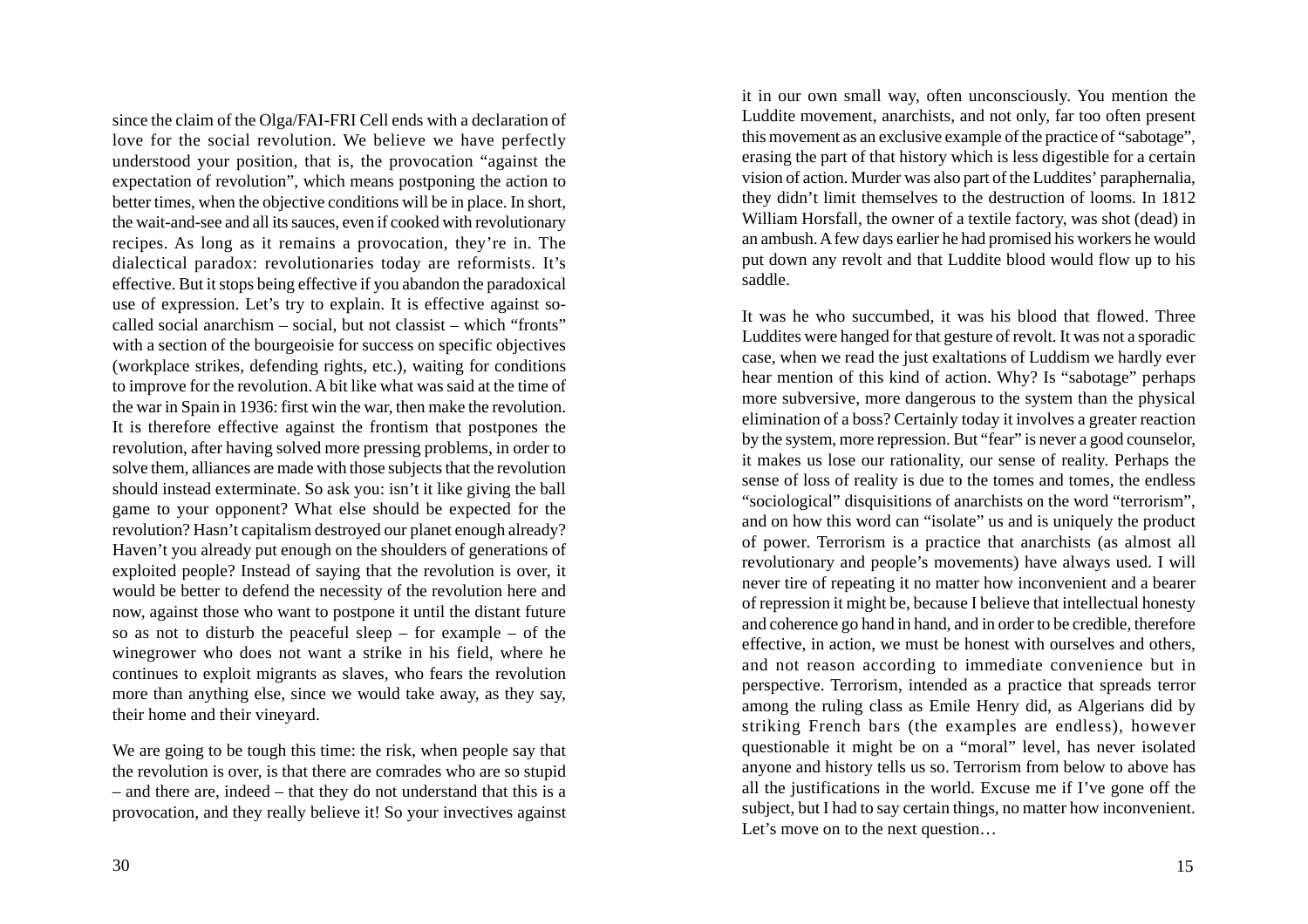**The following text is from the second part of "Which international? Interview and dialogue with Alfredo Cospito from the Ferrara Prison," part of a debate that some comrades are undertaking with imprisoned anarchist comrade Alfredo Cospito, published in winter 2019 in the anarchist newspaper "Vitriol" in Italian.**

Analyzing the history of the movement of the exploited, of the poor, oppressed and proletarians, we see that anarchist ideas are born, nourished and developed in these contexts; on the other hand, most of the anarchists also come from there (of course there are also exceptions). These ideas were born mainly during the birth and growth of industrial capitalism (indicatively from the early 1800s to the 1970s), and up to 40 years ago, the organizations of the exploited and of the workers are mainly mass and the anarchist groups (and the individuals who are part of them) are also the fruit of that historical era. With the advent of capitalist restructuring in the 1980s, followed by a drastic change in the world of work, even anarchist action and organization undergo changes; to the classic organizations of synthesis (or mass), the less rigid structures, based on affinity and informality, are opposed. The new technological restructuring, based mainly on robotics will obviously lead to other drastic changes (mass unemployment) and the new proletarians will probably be employed in moving goods. In this context, in which the impoverishment of the proletarians (and obviously the exploitation of humans, animals and land) and the wealth of the exploiters will increase, does it still make sense to talk about class struggle? Are there still margins to involve - in the struggle for the destruction of this techno-industrial civilization - the exploited, the proletarians, the excluded? Should we try or renew forms of struggle organization?

This question starts from logical assumptions by making the organizational method depend on external conditions. But, for us

ourselves at times to limit our interventions so as not to run the risk of being isolated, of being put out of the "game". Actions meditated and mediated by the social context that surrounds them. The characteristic of this type of action is to pursue objectives that involve the concrete life of people, linking them firmly to the reality of immediate, albeit partial results that have the merit of making people understand the real potential of direct action, of the refusal of delegation. Both these practices are characterized by a great leap in quality which, in my opinion, cannot be ignored, which puts them above all other anarchist practices: destructive action, armed action, questioning the state monopoly of violence. One can only start from this to overturn, to revolutionize the world because the seeds of the future brotherhood and sisterhood already lives today in conflict and in the way we choose to organize it. Only in a context of struggle, conflict, can we immediately taste, today, the purity of free relationships, of love, of living, revolutionary solidarity. The rest is compromised, quiet living, alienation, long-term surrender. Anarchy does not live in what we say or write but in what we do. We would like to take it for granted that those who talk about certain practices have experienced them with their own skin, but unfortunately this is not always the case. That is why (in my opinion) we should pay more attention to the texts and reflections in the claims. In those cases we can't be wrong, whoever wrote them has acted and put their life on the line. By necessity their words have a materiality, a concreteness, a greater weight, we know with certainty that those who write them have moved to action putting their lives at risk. The strength of communication through actions lies precisely in this. Some comrades define the claims as useless texts full of demagogy, it may be so, but at least in these (however "demagogic" they seem) we are certain that the words carry the "burden" of life lived, acted upon. Something that is missing from many texts full of "splendid" literature but ephemeral because they are devoid of any real relevance, detached from the struggle, far from life.

For a few years now, you've been taking an "against the revolution" stance. A position that we imagine you have matured in prison,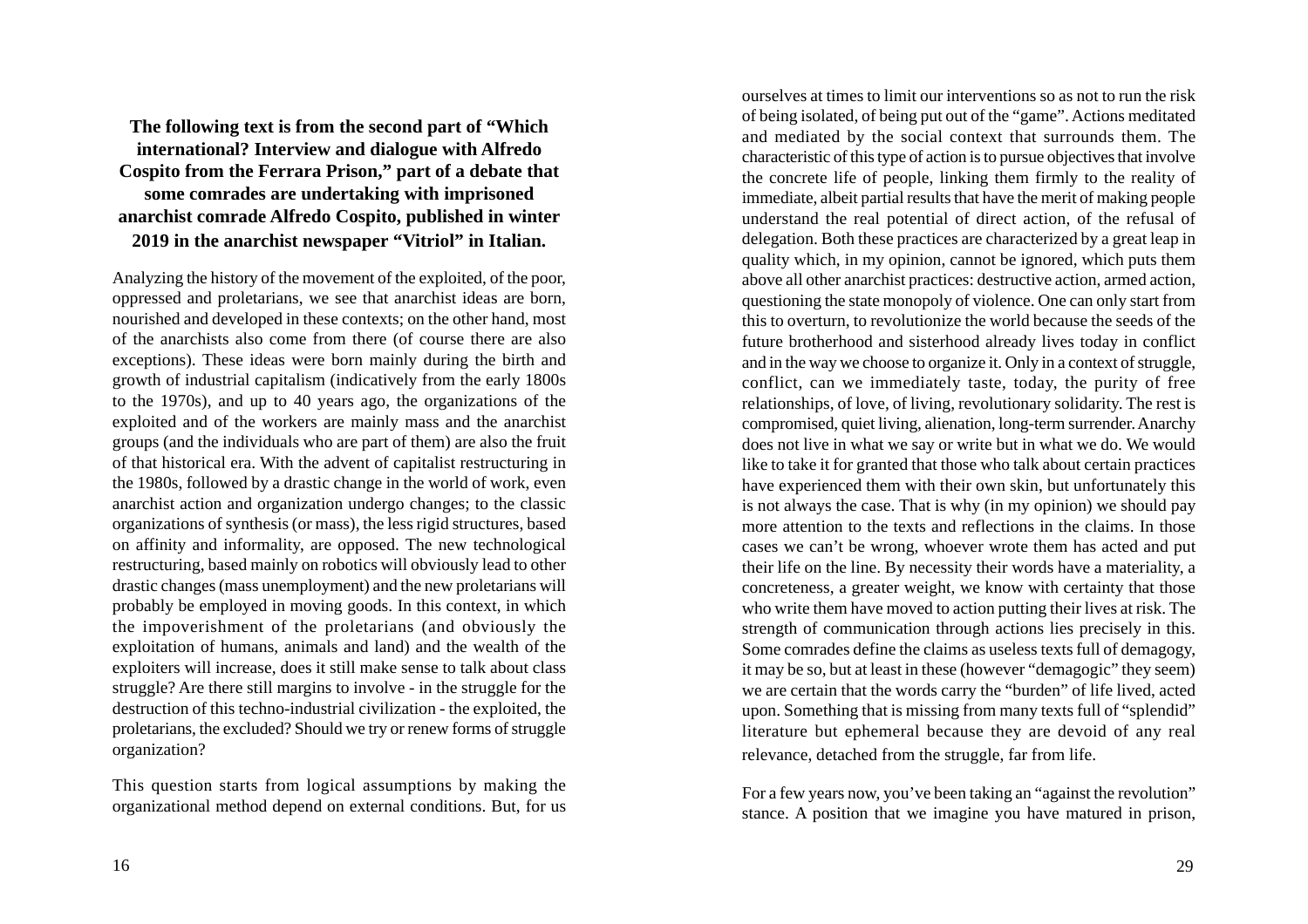the "avenging anarchy"; the "social" implications of its action exist but will be seen tomorrow, when this "myth" will have breached the hearts of the oppressed. On the other hand, the "social" anarchist, the insurrectionalist who, in order to facilitate a collective and quantitative growth, is willing (setting intermediate objectives in specific struggles) to limit and calibrate their own destructive violence. To understand better, let us look at what these differences are, specifically, from a "structural-organizational" point of view, they are remarkable, between small "affinity groups" scattered throughout the territory that communicate through claims, promoting "international campaigns", and "affinity groups" linked to a specific struggle in the territory that relate to "open assemblies" extended to the population and the "movement". Equally radical are the differences at the "operational" level. On the one hand, actions of violence and strong impact which have as their objective the "propaganda of the deed", the simple spreading of terror among the ranks of the exploiters. Therefore, an action that does not need to compromise, to mediate with the existing because it does not aim at an intermediate struggle. Its only purpose (besides the pure, beneficial, enjoyable pleasure of destruction) is to regenerate at any cost the "myth" of the "avenging anarchy", of the "sun of the future", of the "anarchist revolution". Through the "propaganda of the deed" they rebirth this "myth" regaining that credibility among the exploited that we have lost over time. Credibility that we will obtain with actions that will not set any limits because they will have only one objective, the deeply ethical one of hitting the exploiters hard by avenging the exploited. So a practice that appeals to the "nihilist", "dark" side of anarchy, revenge, hatred, violence and a strong irrationality dictated by the "crazy" and courageous desire for freedom, in my opinion is the most lively and optimistic part of our anarchy, the one that will lead us to revolution. On the other hand, there is insurrectionalism (social anarchism) with its links to the territory, with its actions that put all sorts of reformists and gradualists in the way. Actions which have as their objective the immediate concreteness of a specific struggle, which must take into account the popular assemblies and relate to the people. Forcing

anarchists, it is not all so simple, linear and logical because, not being "politicians," in our case, the "means justify the ends," not vice versa. Consequently, if capitalism "restructures," it must not change our way of "organizing ourselves" because it is in the means we use that our anarchy lives. Our luck is that the anarchist practice of informality and affinity groups has never been as close to reality as it is today. Paradoxically, we were not the ones to adapt to reality; it was reality that adapted to us. The reality has run towards us, making our practices extremely effective, which over time have become the ideal to unhinge a complex and chaotic system like the one we are forced to survive in today. Only a simple, extremely reproducible and equally chaotic, elusive and adaptable practice as informality and the affinity groups can do it. These ways of "organizing" are not an adaptation to the "capitalist restructuring" of the 1980s: since the time of Cafiero and his "propaganda of the deed," they have always been at the base of anarchist action, so much as to characterize our organizations of synthesis. Within each anarchist synthesis organization that was posed in a revolutionary manner, there were in fact affinity groups that acted informally, often indicating the way to go and rekindling the action.

It is also absurd to think that the class struggle is over; we are immersed up to the neck, but unlike yesterday the barbarization due to the technological isolation (that each of us carries with us) deprives us of the real perception of the phenomenon in its complexity. This barbarization involves a return to primordial, wild (and therefore purer) forms of class conflict. The mediation figures "unions" and "parties" are skipped. In the most technologically "advanced" part of the world, the social subject that once characterized the oppressed class, the "proletariat," has been replaced by an indefinite and desperate class that has no self-awareness. Meanwhile, hatred and anger have accumulated, saturating the air, making it unbreathable and ready to explode at the first spark of the right intensity. The power is well aware that despite having less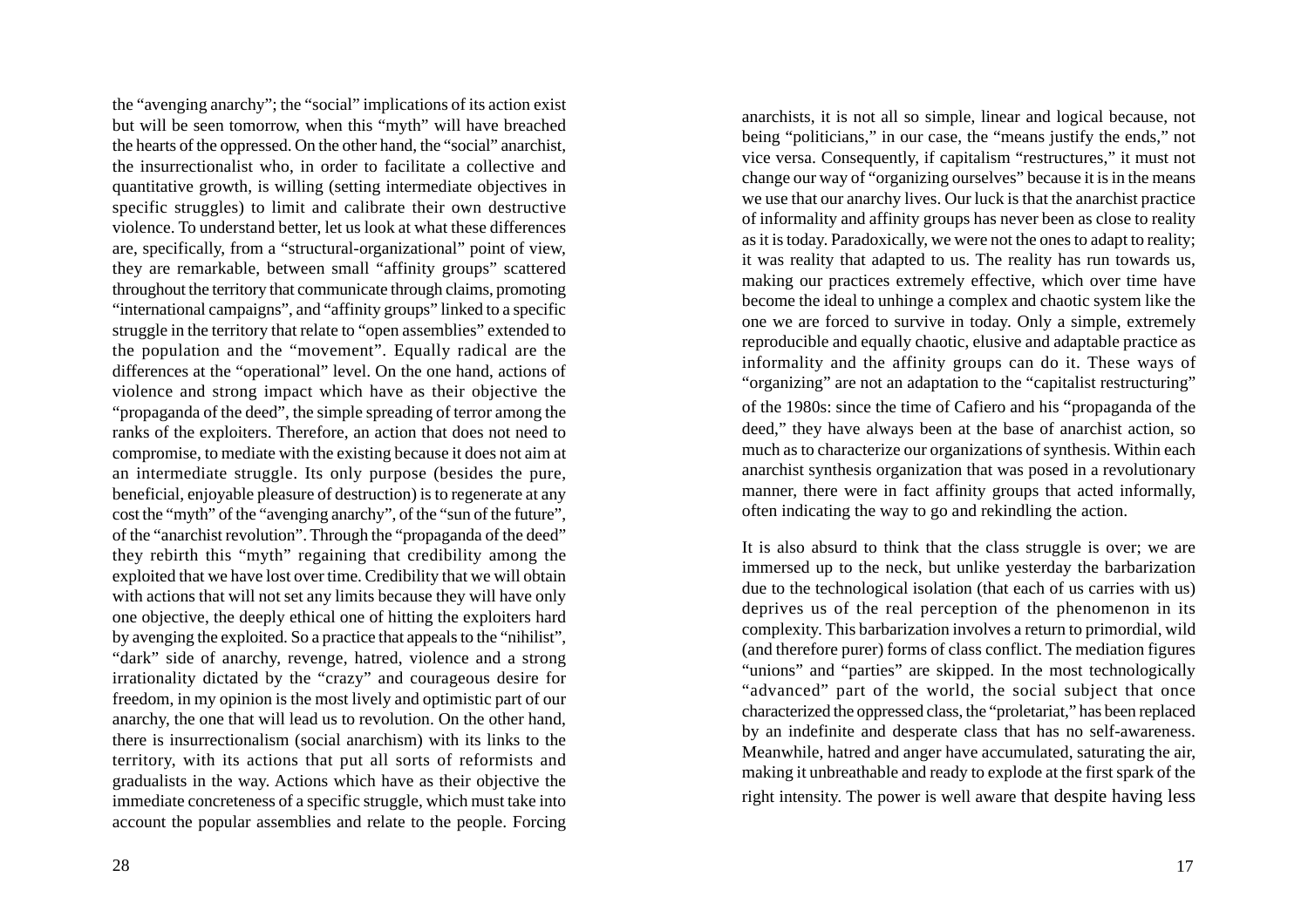than good cards in our hands, it plays them well, fueling conflicts between the poor. But they are only palliative, only slightly effective. The unions and left-wing parties no longer work. Their role has been replaced by weapons of mass distraction like racism and patriotism. But how long will it last? The strategy of putting the poor against the poorest is short sighted. The general impoverishment, due to the technological wave and the consequent unemployment, will defuse racisms and patriotisms, but only if we play our cards well. In the time necessary to settle down and to guarantee to all citizenship incomes, the system will be exposed, almost unarmed, to our attacks. In that time, the hatred will reach its climax and perhaps it will be the right time that in this unfortunate country, the anger will be directed towards the real people responsible for the misery: the State and masters.

Furthermore, the popular madness of sovereignty is undermining parliamentary democracy from its foundations. This sort of "populism" produces contrasting and irrational thrusts that are difficult to manage for the ones that triggered them. Today, the possibility of our action opening a breach becomes real. We must have clear ideas, conviction and tenacity to change hatred, to open the eyes of the exploited. Will and determination can bring back the clock of history, making us start again from where we started to lose those two irreplaceable qualities. A century ago we were overwhelmed by the force of an authoritarian "communism" that poisoned us with its fruits, "social democracy" and "dictatorship of the proletariat," which, with their brutality, brought to the end the "myth" of the social revolution of "the sun of the future" and of anarchy as concrete prospects for total liberation. We argued in our "modernity" that we did not need "myths," but so we killed utopia, the greatest weapon we had to subvert this world. Historically we have focused too much on rationality, on science, neglecting the instincts of revolt, the feelings, the passions underlying the human.

We have lost sight of "the possibility of making it" and this has made us so enraged that we do not recognize, for example, the simple words that mean more to me than abstract and cerebral theories. I have attempted (not always successfully) to be consistent and to live my anarchy right now.

The "reproducibility", I connect it to a feeling: the joy of seeing one's own practices (the actions of anarchists) surprise by spreading everywhere. In the 1980s I saw an epidemic of attacks on pylons all over the country, decades later I witnessed, amazed and full of enthusiasm, the international campaigns and the FAI/FRI explosion reach halfway around the world. Past experiences (too brief, sometimes), but which leave the mark of a full life, a life worth living, the life of an anarchist of action overflowing with optimism. They are satisfactions difficult to understand for those who have not experienced them, but easy to achieve, just jump into the fray and move from theory to action, so you open a world…

These three practices, over the years, have all been tested in the field and even if (sometimes) they have produced a "distorted logic of factions", they represent the most vital and combative part of anarchy, its concretization in the world. Especially when these debates involve comrades who practice action, in that case they acquire a different, real value. Precisely for this reason, even among those who practice informality, contrasts, even strong ones, have never been lacking. We should not be surprised, especially if we think that the latter (informality) can be characterized by different dynamics both from a "structural-organizational" and an "operational" point of view. Over the years, the greatest disagreements have been over the claim of the actions and above all over the use of acronyms, seconded only by the concept of "spectacularization" referring to certain actions accused of not being reproducible. In reality we are talking about different practices that have different, not conflicting, but profoundly different ends. That involve opposing attitudes and choices in life and that give rise to the two sides of today's anarchy of action. On the one hand, the "anti-social" and "nihilist" conception which, with the violence of the action taken to the extreme consequences, recasts the "myth" of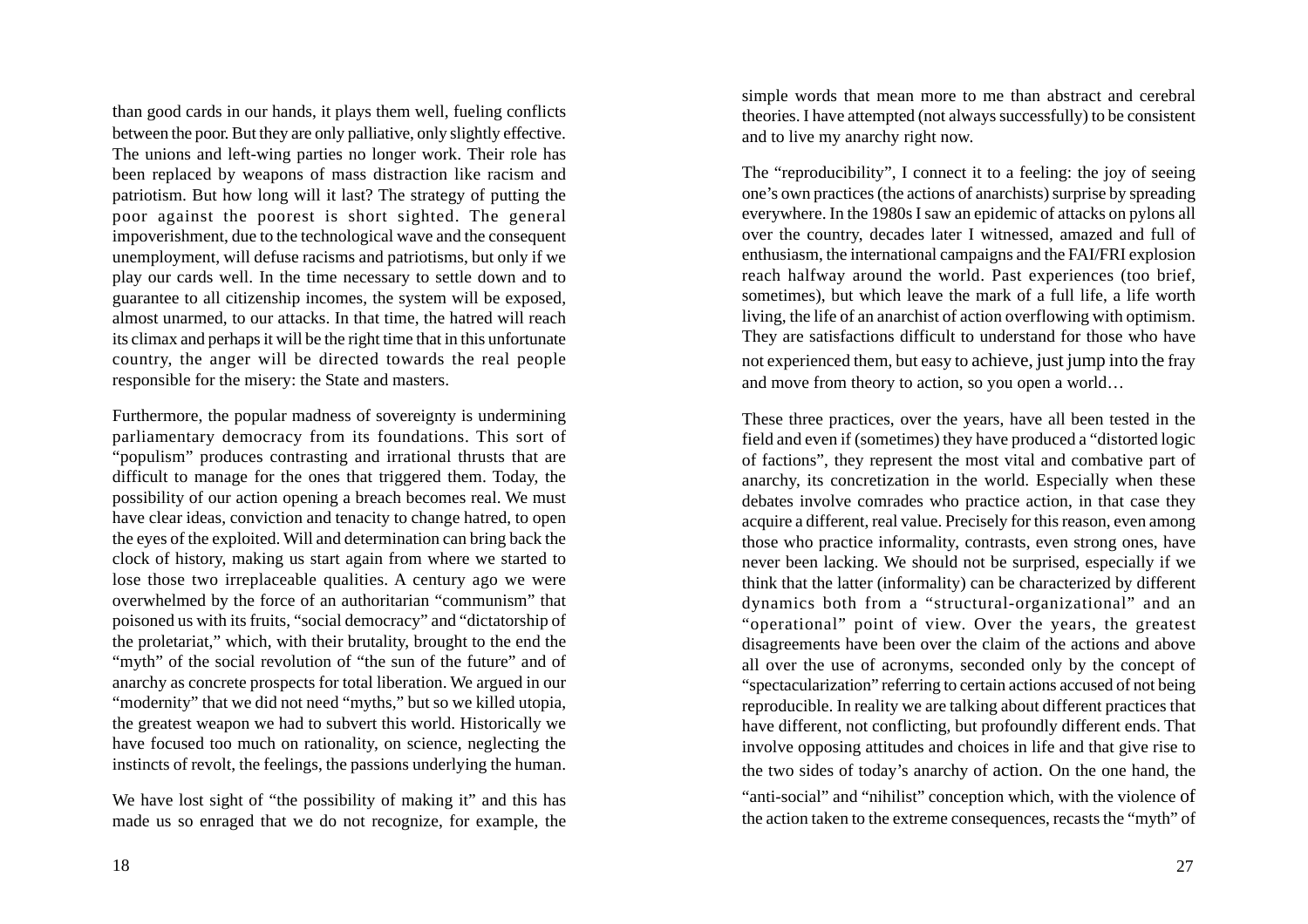struggle is in the nature of things. Each new form of organization inexorably "disorganizes" preexisting realities that have their own end, displacing them and questioning them. The birth of what you call "factions" is the result of this "disorganization", of this conflict. Our history is full of infighting between comrades who in theory (though with different practices) should be on the same side. The "insurrectionists", when they appeared, in the 70's and 80's, suffered very violent attacks, shameful accusations were made against them. Decades later, accusations of the same tenor were not lacking against the comrades of the Informal Anarchist Federation. Having said that, however, it must be said that the affirmation of the "new" is almost always accompanied by gestures of aggression towards the "old" and we anarchists are no exception. Equally verbal aggression against "official" anarchists were not lacking ("armchair anarchists", "cowards", "reformists", "bourgeoisie"…), nothing tragic, normal dynamics (even if unpleasant and counterproductive) within a movement, the anarchist one, overflowing with conflicting passions and beliefs and (let me say it) for this very reason still vital.

You argue that the debates risk being reduced to simple "mockery for its own sake" and that "reproducibility, informality, anonymity" are far removed from real "theoretical-practical" findings, undermined as they are at the root (a priori) by a "distorted logic of factions". You would be right if such practices had never been tested in the field, but in fact a significant part of the movement has experienced them for years on its own skin. I've been in prison for years for this. For better or for worse I have tested in practice, in reality, the effectiveness and consequences of such "concepts". I have enjoyed exhilarating victories and suffered discouraging defeats. When we "dirty" our hands with action, ups and downs are inevitable. When we are confronted with certain dynamics of conflict we cannot be sure of anything. Everything is possible, even the most unimaginable things can be realized as if by magic. The only certainty we have is that only by concretely clashing with power can we rework, expand and improve our action and practice, the rest is secondary. "Reproducibility, informality, anonymity", three

greatness of the gesture of one of our brothers, Mikhail Zhlobitsky, who blew himself up in the Arkhangelsk FSB headquarters to avenge his own comrades, tortured by Russian cops. This very young companion has acquired today the founding value of a vital anarchy, ready to play with everything in order to free this world. Things are changing fast; the anarchists are awakening from their torpor. We are witnessing phenomena unthinkable up until a few years ago, for example the spread of anarchist communism in a country like Bangladesh where the leading role of the working class remains strong. (Incidentally, it is premature to talk about the end of the working class, as for much in the southern hemisphere human labor will be cheaper than that of robots). We are witnessing the passage from the tragic failures of state communism to the hopes of anarchist communism. An important part of an entire population, the Kurdish one, would seem to have adopted a sort of "libertarian socialism," ecologist and feminist.

Closer to my vision of anarchist practice, the informal trend acts "organizing" itself in half the world through international campaigns called by affinity groups, striking like a leopard in a chaotic and nihilistic manner. The air is saturated with electricity, this tension is felt even in this cell. Convinced, as I am, that we are inexorably going towards a "perfect storm," we cannot afford to put aside any hypothesis of struggle. Much less can we renounce violence in all its nuances and gradations. We are relatively few, the time at our disposal is limited, we just have to play our cards well and put aside false moralisms and hesitations. If we want to have at least one possibility, we must be bearers of a more open vision, not waste precious energy trampling our feet on each other.

You ask me if you should experiment or renew forms of struggle organization; it would be more than enough if everyone put their planning into practice with conviction, tenacity and consistency. Whether it is in a social or anti-social perspective or through the informal or specific organization of synthesis or individually, the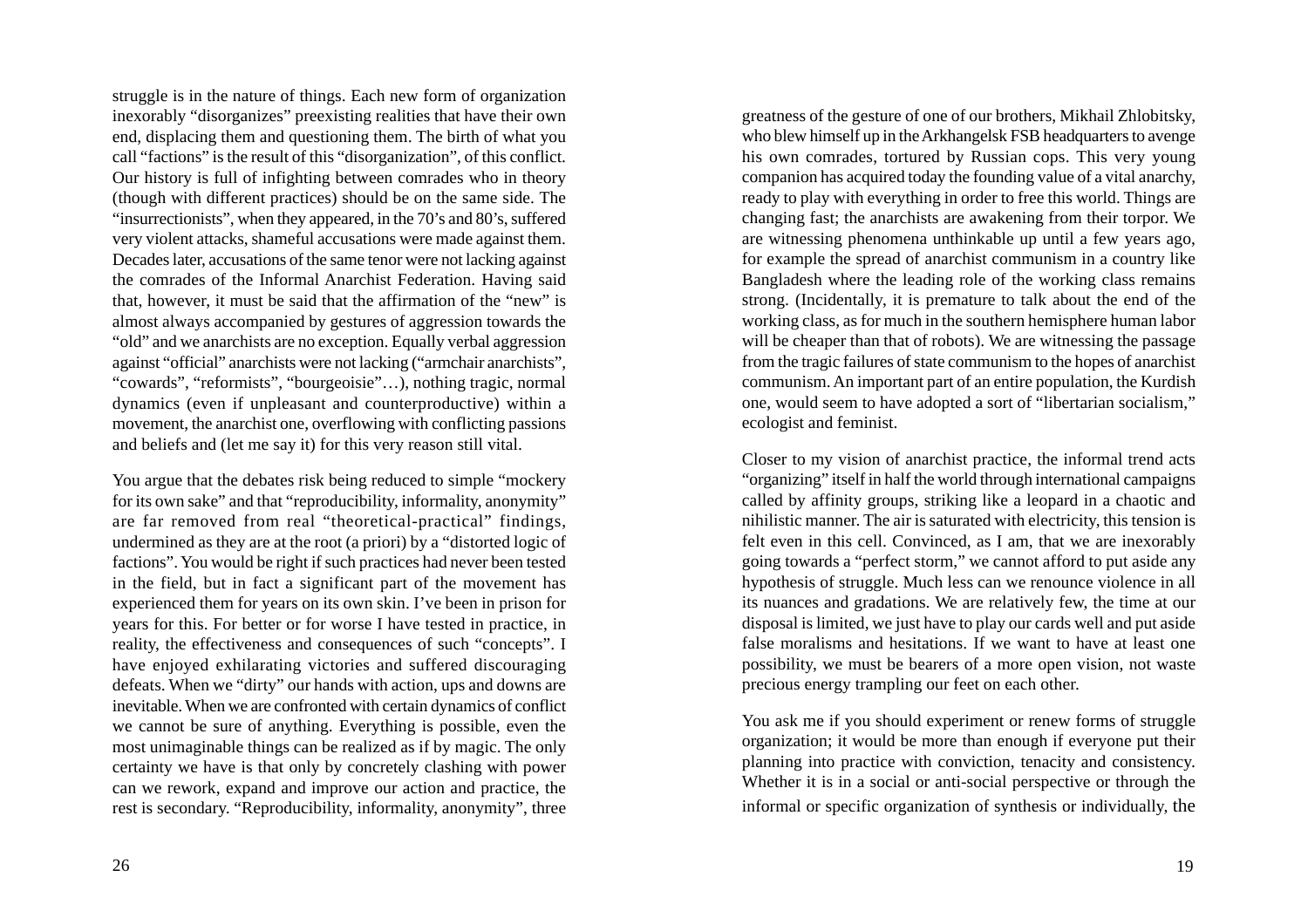only discriminant from my point of view to avoid being an instrument of the reformists is insurrectional violence. We must start immediately, now to practice it, each according to the intensity necessary for our own planning. A strategy that does not include direct confrontation, armed with power, is destined for recovery, failure and defeat. This recovery has many names and justifications: "gradualism," "post-anarchism," lately Negri and Hardt have produced another one, theorising an "antagonistic reformism". The usual sirens that justify our fears, which feed our resignation, doing a great service to power. To avoid any form of recovery, it would be enough to act as anarchists. The atrocities that cry out for vengeance are endless; we must demonstrate with the action that the king is naked, that the master can and must bleed. In company or alone, hit and aim well. If our discourse wants to become "social subversion," it is necessary to go back to being "recognizable" and "credible."

The "recognizability" can be obtained through the risky, clear and direct practice of the claimed actions, with or without acronyms. Or from those anonymous actions that are immediately recognizable for the objectives that strike or for the modus operandi of the action itself. Equally clear and direct can be the anarchist fragment of a procession that clashes with the police service, a block, a burning barricade that takes the guerrilla into the metropolis. A circled A drawn alongside a burning barracks speaks as clearly as a claim. If our goal is that of "social subversion," communicating with others who are oppressed becomes a priority, and everyone understands who we are and what we want. Our media, magazines, books, sites … are not enough. They have a strong meaning in the deepening, in the improvement of our vision of reality, in the strengthening of the analysis, in the knowledge and consequently, in the development of our practices, but they are not able to affect the curtain of silence that power erects in defense of the "totalitarian democracy." A silence, that of democracy, made of a deafening noise of endless opinions that cancel each other out. Only destructive actions manage to break through that chatter and through them our words acquire

methodical, functional and a priori productive calculations, in a distorted logic of "factions"?

The "ideological" prejudice against informal organisation here is nothing new. Although there is no doubt that some concretizations of informal practice are more acceptable to "classical" anarchist organising than others. The "small" reproducible, unclaimed actions against structures of domination, without initials of any kind, create fewer problems than actions that endanger the lives of men and women in power, especially if these are claimed with initials that have a constancy over time. The former compared to the latter are more acceptable to the "movement" for the simple reason that they give rise to less intense repression by the State. The rejection of insurrectionism or informal experiences such as FAI/FRI by "classical" anarchism is almost always motivated as an "ethical" rejection of violence and specifically of certain actions (bomb attacks, arson attacks, parcel bombs, knee-cappings, expropriations…). For those who call themselves "revolutionary" it is more than obvious the hypocrisy of such a motivation. The revolution with its tragic trail of civil war is among the most violent events imaginable and when we talk about "classic" social and organised anarchism we are talking about comrades who have never questioned the concept of revolution, of a violent break with the system. For those who do not remove revolutionary violence from their ideological landscape, the indignant opposition to certain practices has its roots elsewhere, not in ethics, but in fear. Fear of repression, fear of losing that deceptive image (however comfortable) of the naive anarchist dreamer, innocent and defenceless victim of the system, who from Piazza Fontana onwards, many, here in Italy, have used as a shield against repressive vicissitudes. A "saint" on which a certain "social" anarchism, at times post-anarchist, has founded its own "myth" and its own "fortunes". The anarchist armed struggle, albeit a minority one, has challenged this "myth" especially when it is claimed proudly in the face of the judges. We must then resign ourselves to the inevitable: the "ideological" prejudice against "new" forms of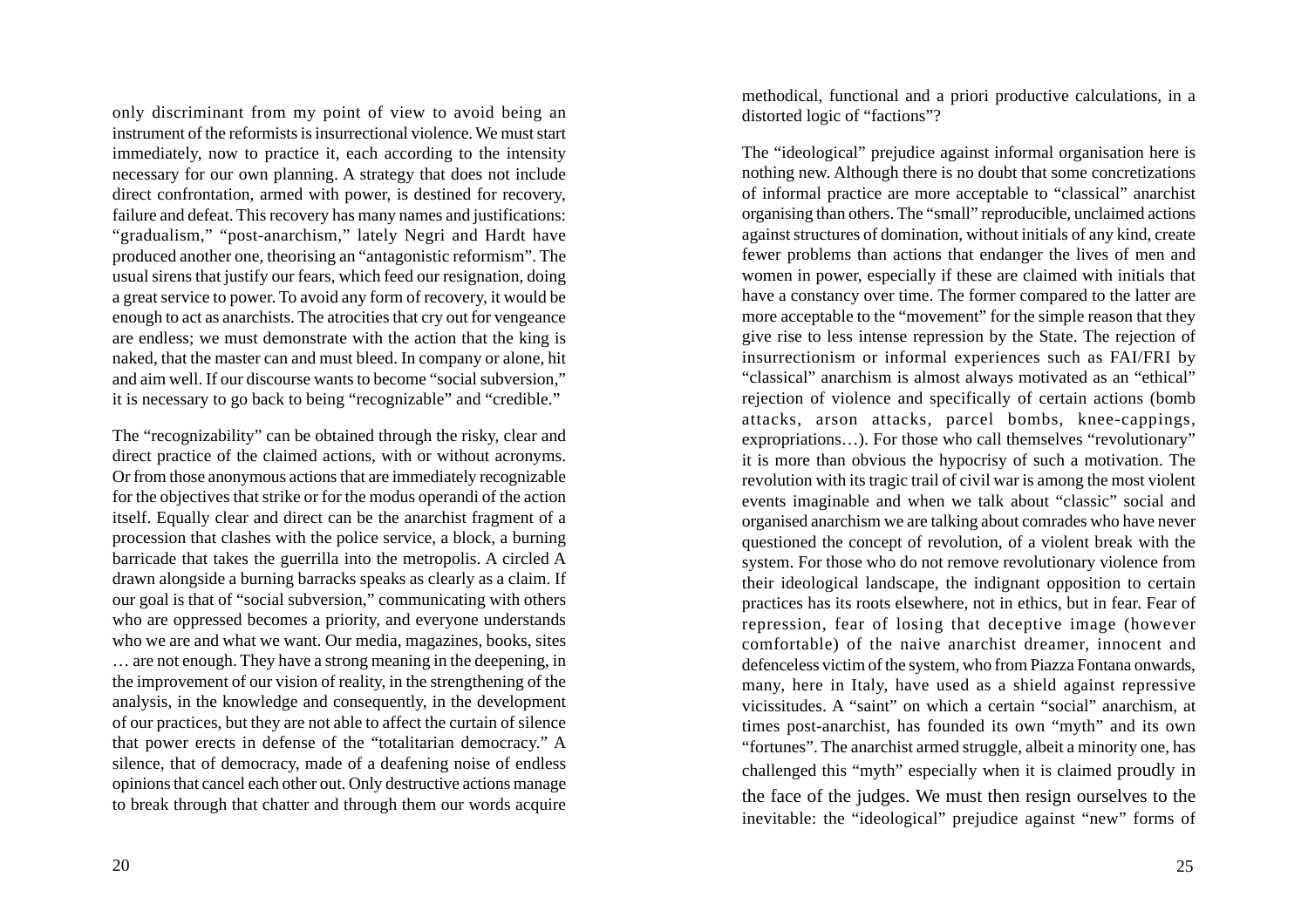## **"What International?" – Interview with**

## **Anarchist Prisoner Alfredo Cospito Part 3**

The following interview is the 3rd part in an ongoing dialogue between anarchist comrade Alfredo Cospito, who is currently imprisoned at Ferrara Prison, and the editors of the Italian anarchist newspaper Vetriolo [Vitriol].Vetriolo have published the interview in parts, and have plans to publish the interview in its entirety in a forth coming publication. We hope that we have captured the original spirit of the interview with our translation, however we are acutely aware of the possibility that some errors may have been made and we welcome any correspondence regarding any errors that may need correcting. To request copies of Vetriolo, they can be contacted via vetriolo[at]autistici.org

real value, managing to arrive with strength and concreteness. Television, newspapers, radios, sites are forced to talk about it, sending our message loud and clear, even to those who never dreamed of questioning the existing. We are talking about facts and words that reach millions of women and men. It is not absurd to think that someone of them can in this way become aware and become our accomplice. That would be enough to give us one more chance.

The "credibility" is instead given by the coherence between thought and action. For those who approach us, our extraneousness to leaders, hierarchies and sexisms of any kind must be clear. Those who approach our practices must know with certainty that we will never compromise with power and that no one will be left alone to face repression. The "credibility" of conquest also through the courage and consistency that we demonstrate individually when things go wrong. Once arrested, at the cost of being isolated and crushed by relentless repression, don't give in a step. But above all it consists in the trust we gain in the field. Who joins the anarchists must have the certainty that we will never betray the word given and that it costs the goals we have set ourselves or we will succumb to it.

"Recognition" and "credibility" will cost us tears and blood and can only be achieved through desperate tenacity. Who fills the mouth of "social war" must necessarily take note of it and prepare for war. The time has come to revive the "avenging anarchy," to return to be frightening. As difficult as it may seem, it is necessary to succeed in bringing together the suggestion of the "myth" with the reflection of "planning." Only in this way will the "revolution" return to being a real prospect for millions of exploited people, losing its connotation of "waiting for mature times" that today makes it an empty, enemy word. Through the individual revolt, each of us, in groups or alone, one step at a time, one attack at a time will give new life to the idea of revolution, giving it a concrete, anarchic sense.

--------

In some of your recent writings you have wanted to open a debate on: action and affinity groups, individual actions, claims of responsibility, ways to informally organize oneself among anarchists and propaganda through direct action. There are many different experiences that reach the present day, many and diverse within the different tensions of anarchism. We do not believe that there is, for the anarchism of action, an unavailability or impossibility with respect to the current historical context. Anarchists, in different ways and in every age, have always acted "here and now". We would like to ask you, evaluating these experiences and different ways of acting and organizing in a horizontal and anti-authoritarian way: could one say that there is, especially in Italy, an ideological prejudice against "informal organization", "anarchist groups", and "claims of responsibility"? Equally, is the debate, which often ends up in mockery for its own sake, far from being able to confirm absolute validity or theoretical-practical evidence regarding "reproducibility, informality, anonymity", in the Italian context conditioned by